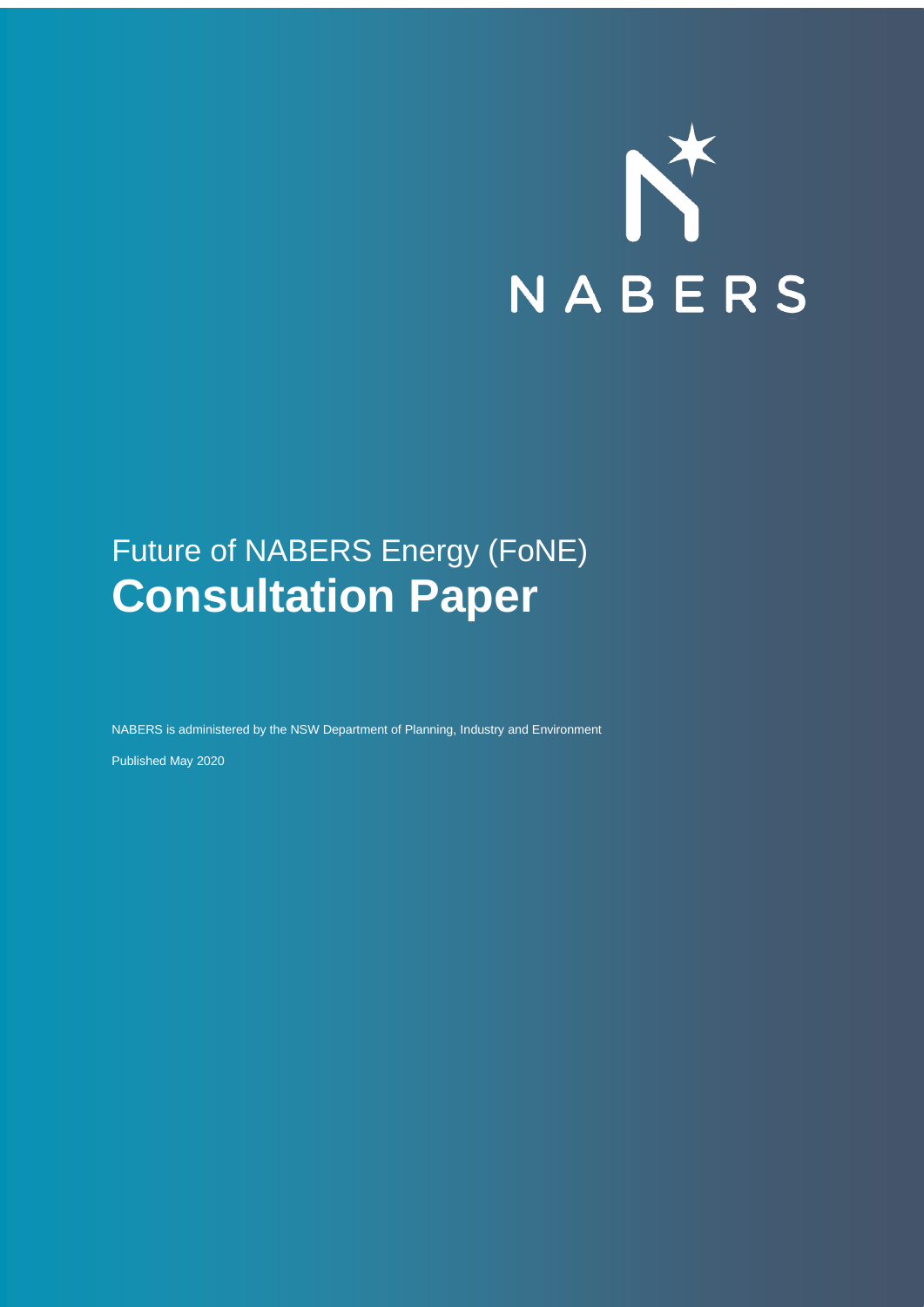

## <span id="page-1-0"></span>**Contents**

| 1              |     |                                                                          |  |
|----------------|-----|--------------------------------------------------------------------------|--|
| $\overline{2}$ |     |                                                                          |  |
|                | 2.1 |                                                                          |  |
|                | 2.2 |                                                                          |  |
|                | 2.3 |                                                                          |  |
|                | 2.4 |                                                                          |  |
| 3              |     |                                                                          |  |
|                | 3.1 |                                                                          |  |
|                | 3.2 |                                                                          |  |
|                | 3.3 |                                                                          |  |
|                | 3.4 | How does this differ to Climate Active Carbon Neutral certification?  12 |  |
| 4              |     |                                                                          |  |
|                | 4.1 |                                                                          |  |
|                | 4.2 | Option 1: Retain NABERS Energy with GreenPower (preferred)  15           |  |
|                | 4.3 | Option 2: Remove the NABERS Energy with GreenPower rating 16             |  |
|                | 4.4 |                                                                          |  |
| 5              |     |                                                                          |  |
|                | 5.1 |                                                                          |  |
|                | 5.2 |                                                                          |  |
| 6              |     |                                                                          |  |
|                | 6.1 |                                                                          |  |
|                | 6.2 |                                                                          |  |
|                | 6.3 |                                                                          |  |
|                |     |                                                                          |  |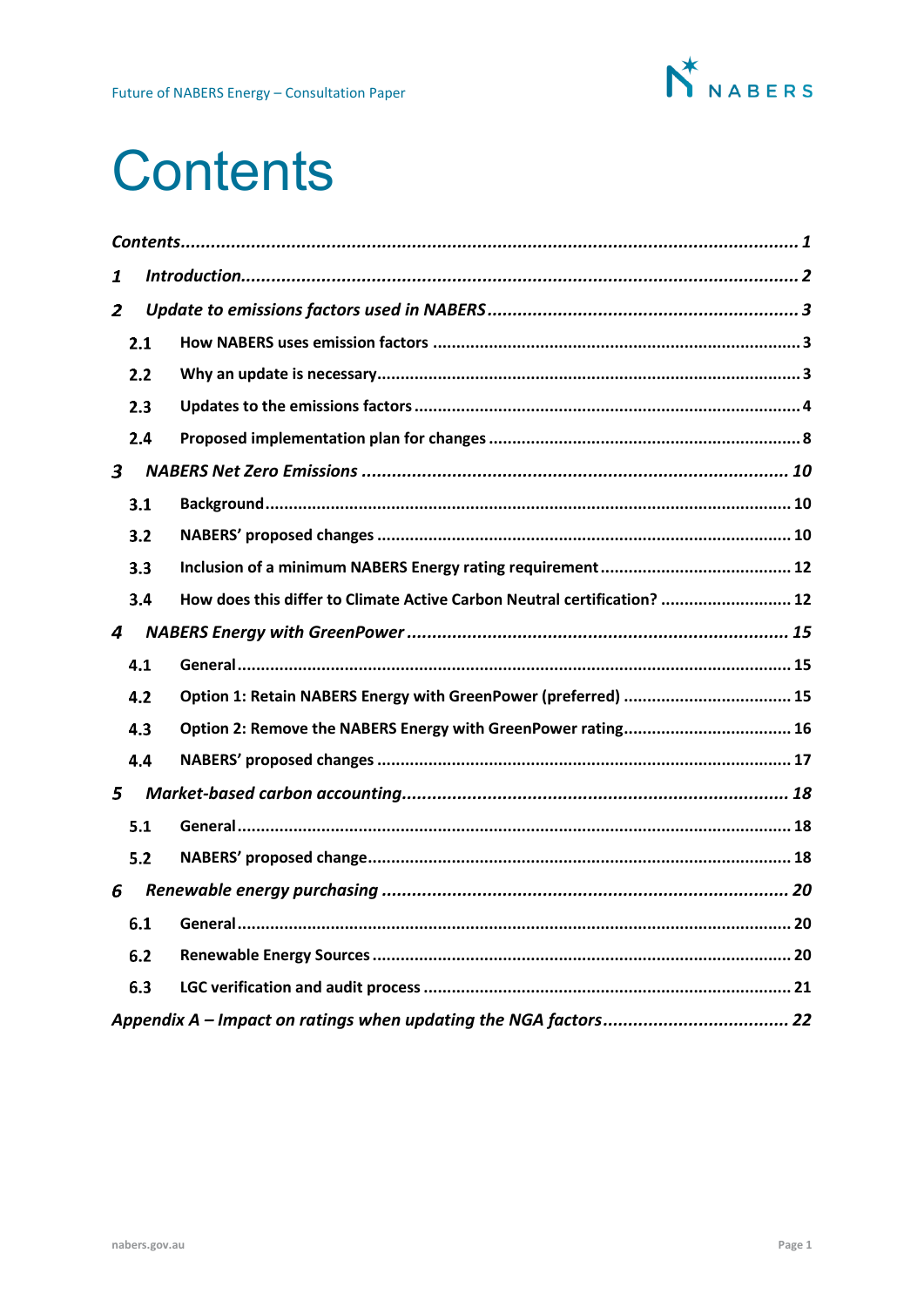

# <span id="page-2-0"></span>Introduction

Over the past decade, the property and energy markets have gone through several transformations, such as the decarbonisation of the grid, the increase in Power Purchase Agreements (PPA) and the rise in net zero emissions targets. The Future of NABERS Energy project seeks to adapt NABERS Energy to these trends.

In their enquiry about the effects of these developments, the NABERS team has considered the following questions:

- a) How can the National Greenhouse Accounts (NGA) factors used in NABERS ratings be updated in response to the decarbonisation of the electricity grid?
- b) How can NABERS provide recognition for energy efficient buildings running on 100 % renewable energy?
- c) How can NABERS further encourage and recognise increased purchasing of renewable energy?
- d) How can the NABERS Energy with GreenPower tool align to the [Greenhouse Gas](https://ghgprotocol.org/scope_2_guidance)  [Protocol's](https://ghgprotocol.org/scope_2_guidance) market-based carbon accounting<sup>1</sup> method?

This consultation paper seeks feedback from stakeholders on several proposals that address these key questions. To help inform feedback, NABERS would like to remind stakeholders of the purpose of the NABERS Energy rating system:

- 1) Measure the energy efficiency and environmental impact of buildings.
- 2) Reward energy efficiency and low environmental impact.
- 3) Encourage a transition to net zero buildings and the procurement of renewable energy.
- 4) Be technology neutral and accessible to all buildings.

The proposals in this paper have been developed by the NABERS team in consultation with a Technical Working Group (TWG) and the NABERS National Steering Committee (NSC). Stakeholder feedback is sought to inform the final recommendations that will be brought to the NABERS National Steering Committee for approval in July 2020.

Please provide feedback using the [response form.](https://nabers.gov.au/publications/future-nabers-energy) Once completed please save it in word format (.docx) and email it to [nabers@environment.nsw.gov.au](mailto:nabers@environment.nsw.gov.au) by close of business Friday 12th June 2020.

Please forward this consultation paper to any other interested parties.

Any questions should be directed to Corine Mulet at [corine.mulet@environment.nsw.gov.au](mailto:corine.mulet@environment.nsw.gov.au) or 02 9995 6874.

<sup>&</sup>lt;sup>1</sup> Greenhouse Gas Protocol Scope 2 Guidance[: https://ghgprotocol.org/scope\\_2\\_guidance](https://ghgprotocol.org/scope_2_guidance)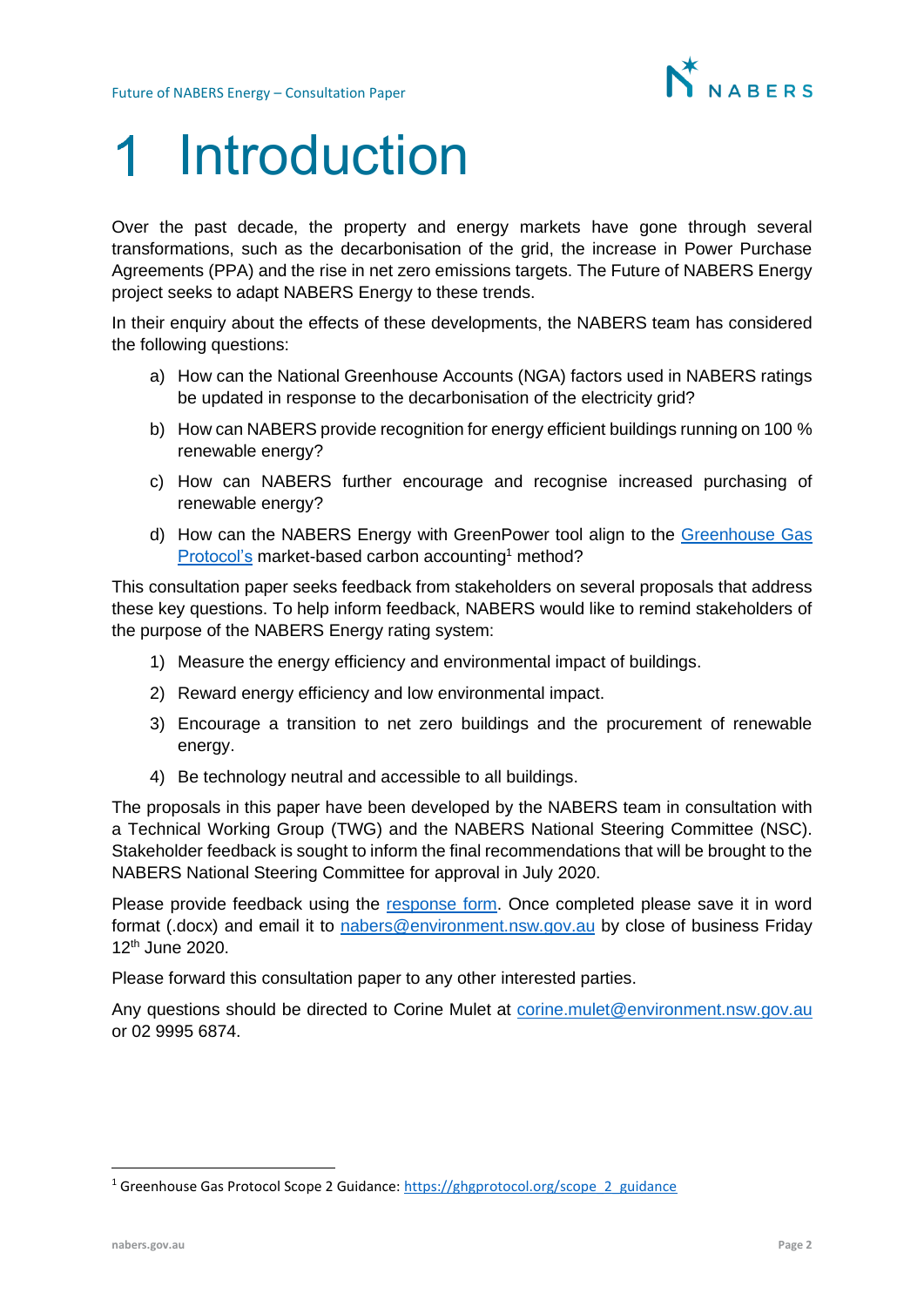

# <span id="page-3-0"></span>2 Update to emissions factors used in NABERS

### <span id="page-3-1"></span>**2.1 How NABERS uses emission factors**

There are many alternative technologies available for providing services to building occupants. These technology selections have significant impact on the mix of energy sources needed to operate a building. For this reason, buildings can range from being fully electric, to being partly (or even mostly, when cogeneration is used) powered by natural gas and other fuels.

NABERS Energy uses the National Greenhouse Accounts (NGA) emissions factors to compare buildings that use different mixes of energy sources. These NGA factors establish the greenhouse gas emissions linked to the consumption of a unit of energy and are published yearly by the Commonwealth Government.

NABERS Energy ratings are calculated using the NGA factors that were published in 1998 when the rating tool was first developed. NABERS has made a conscious decision to keep using the 1998 NGA factors for the calculation of star ratings, rather than updating them on an ongoing basis. The reasons for this decision include the following:

- a) The star ratings bands are at set and predictable thresholds;
- b) Buildings can track performance year-on-year; and
- c) Targets for improvement can be set many years into the future.

This ability to set and track progress towards targets has been a key part of the success NABERS has had in helping buildings become more sustainable in the past 20 years.

### <span id="page-3-2"></span>**Why an update is necessary**

Since the development of the NABERS Energy rating tool, the production of electricity in Australia has evolved and renewable energy generation has increased. This has resulted in a trend towards the decarbonisation of the electricity grid, and reduced NGA factors for electricity in most Australian states and territories.

Stakeholders have highlighted that if NABERS continues to use the 1998 NGA factors to calculate ratings, it would likely begin to drive undesirable outcomes. A prominent example of this can be seen in South Australia, where the NGA factors for electricity have dropped significantly over the past decade. Because they are powered entirely by electricity and are very efficient, heat pumps have increasingly become a lower-carbon solution for heating in buildings in South Australia. However, because NABERS uses 1998 emission factors, the increasing environmental benefits of heat pumps and other full-electric technologies do not translate into better rating results. Stakeholders have pointed out that if no changes are made, NABERS would artificially reward buildings using fossil fuel technologies (e.g. gas boilers), while unfairly penalising buildings with all-electric technologies.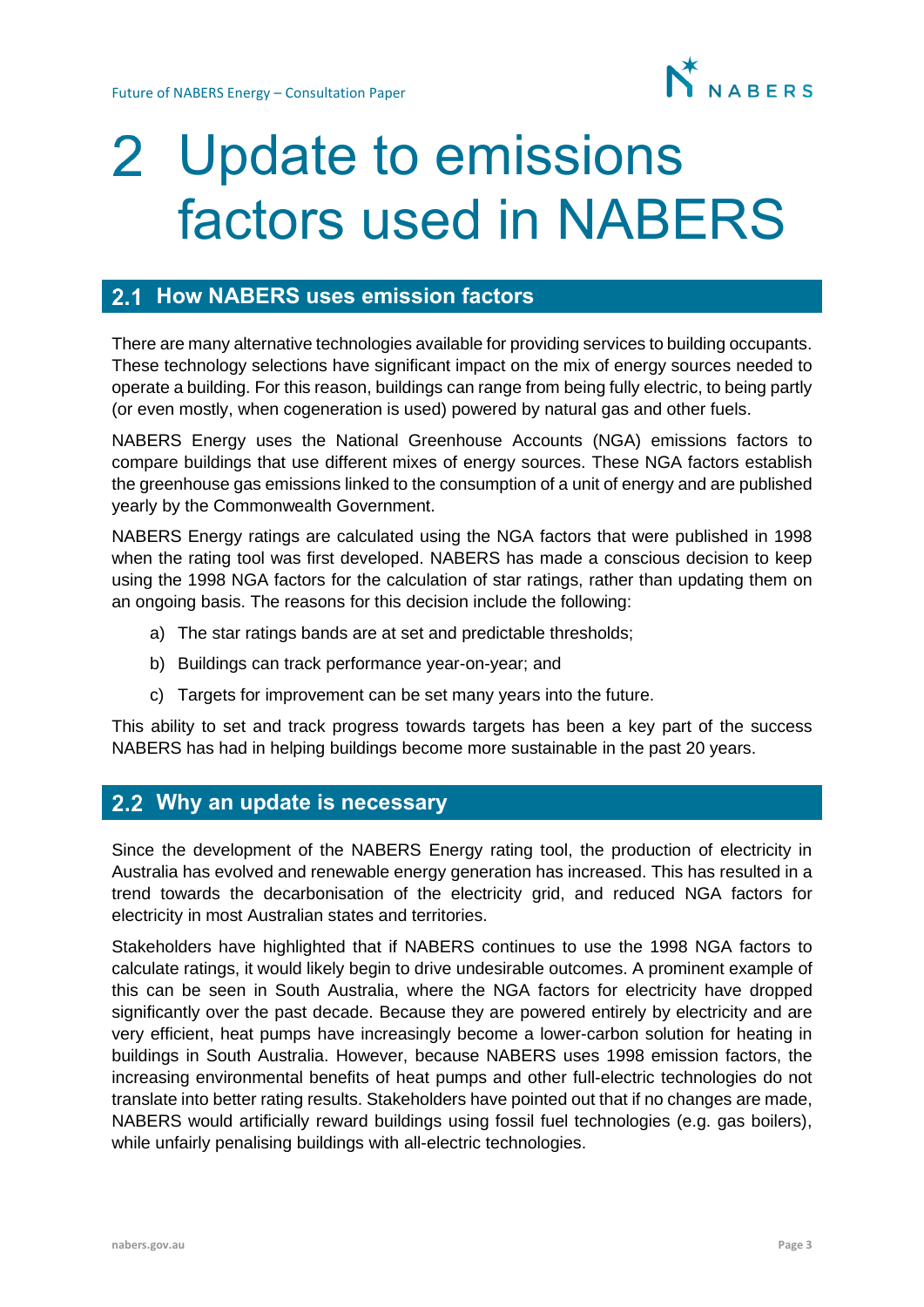

This issue goes against NABERS' purpose of reducing the environmental impact of buildings. Artificially rewarding fossil-fuel over all-electric technologies also jeopardises the technology neutrality principle of NABERS. For these reasons, NABERS has determined that changes are needed to address these issues in the future.

## <span id="page-4-0"></span>**Updates to the emissions factors**

#### **2.3.1 General**

NABERS has been working with a Technical Working Group (TWG) and the NABERS National Steering Committee (NSC) to develop solutions to the issues outlined above. Several planned changes have resulted, and these are outlined in Sections 2.3.2 to 2.3.4 below.

#### <span id="page-4-1"></span>**2.3.2 Update NGA factors to current values**

In the short term, NABERS will make a significant update to the way it calculates its star ratings, to use the most recent NGA factors available. Updating NABERS to use the latest emission factors (e.g. NGA 2019) will allow for the relative environmental impact of using gas and electricity-based technologies to be more fairly reflected in NABERS rating results.

Over the past decade, electricity emissions factors have gradually decreased while gas emission factors have stayed relatively unchanged. For this reason, using the latest NGA factors will have the following impact on NABERS ratings:

- a) Buildings that use mostly electricity will generally see a slight increase in rating results;
- b) Buildings that use mostly gas will generally see a slight decrease in rating results.

Note that this change will be implemented in a way that does not affect the average rating results across a market. This means that, if the average rating on a given sector (e.g. offices) before this update was 3.7 stars, it will continue to be 3.7 stars after the adjustment is made.

The graphs (Figures 1 and 2) below show the changes to average office base building ratings when the factors have been updated based on the proportion of gas used in the building. In the interests of space and readability, two contrasting examples have been provided – one for New South Wales/Australian Capital Territory and one for South Australia. They show the impact on a region which has had a standard decarbonisation trend over the past decade (New South Wales/Australian Capital Territory) and another where decarbonisation has occurred more quickly (South Australia). Graphs for all Australian jurisdictions can be found in [Appendix A.](#page-22-0) Note that the changes to ratings that are displayed are averages, and that the analysis was done using the NGA 2018 values. The actual update to the NGA factors used to calculate ratings will use the latest available NGA factors at the time of update.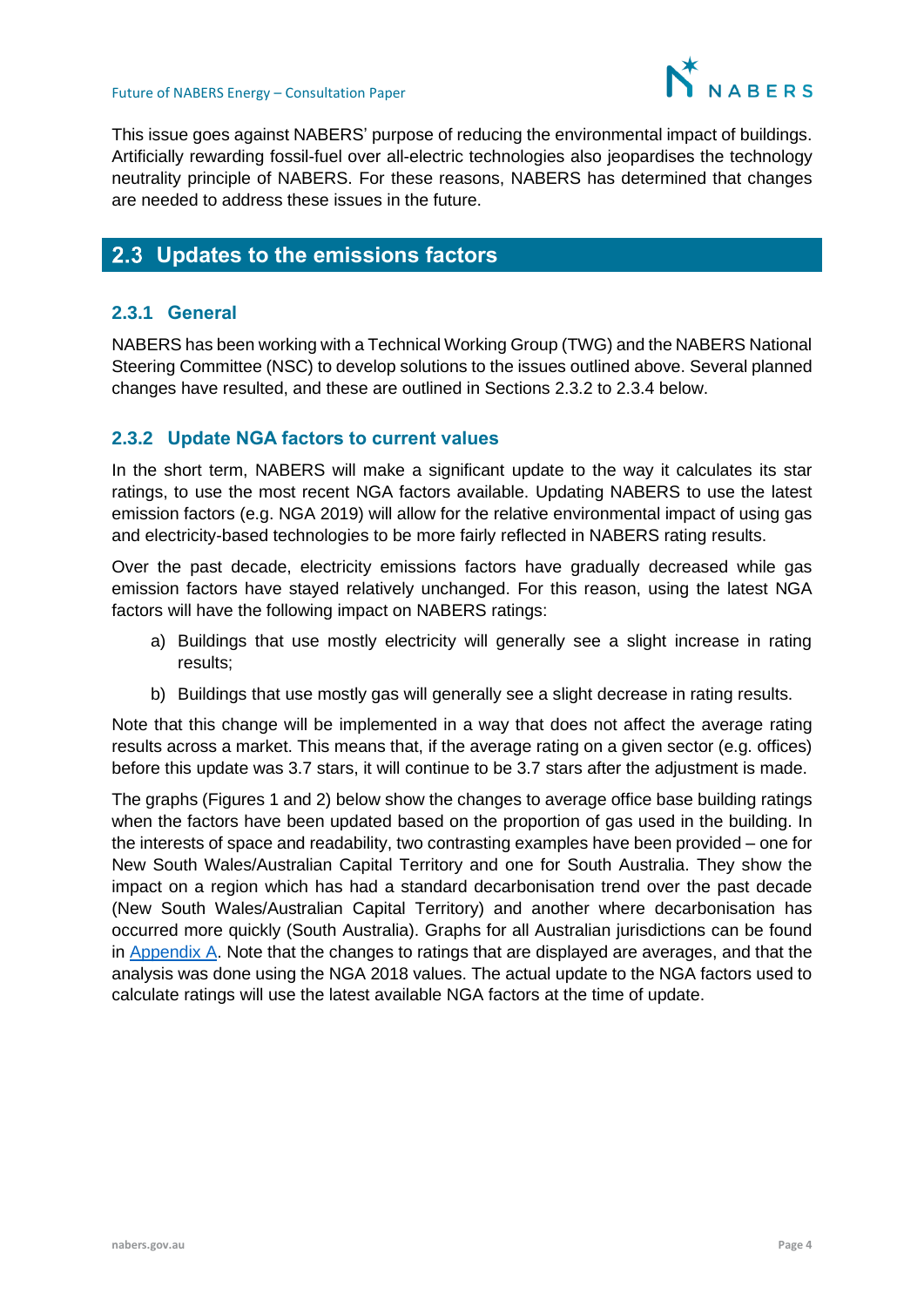



**Figure 1 - Average NABERS Energy for office base building ratings with updated NGA factor NSW/ACT**



**Figure 2 - Average NABERS Energy for office base building ratings with updated NGA factor SA**

The NGA factors update will also be made to the NABERS Energy for Shopping Centres, Hotels, Data Centres and Hospitals tools. However, these tools were developed more recently than NABERS Energy for Offices, and therefore use more recent NGA factors. The change to average ratings for these sectors will therefore be smaller than the change to ratings for offices.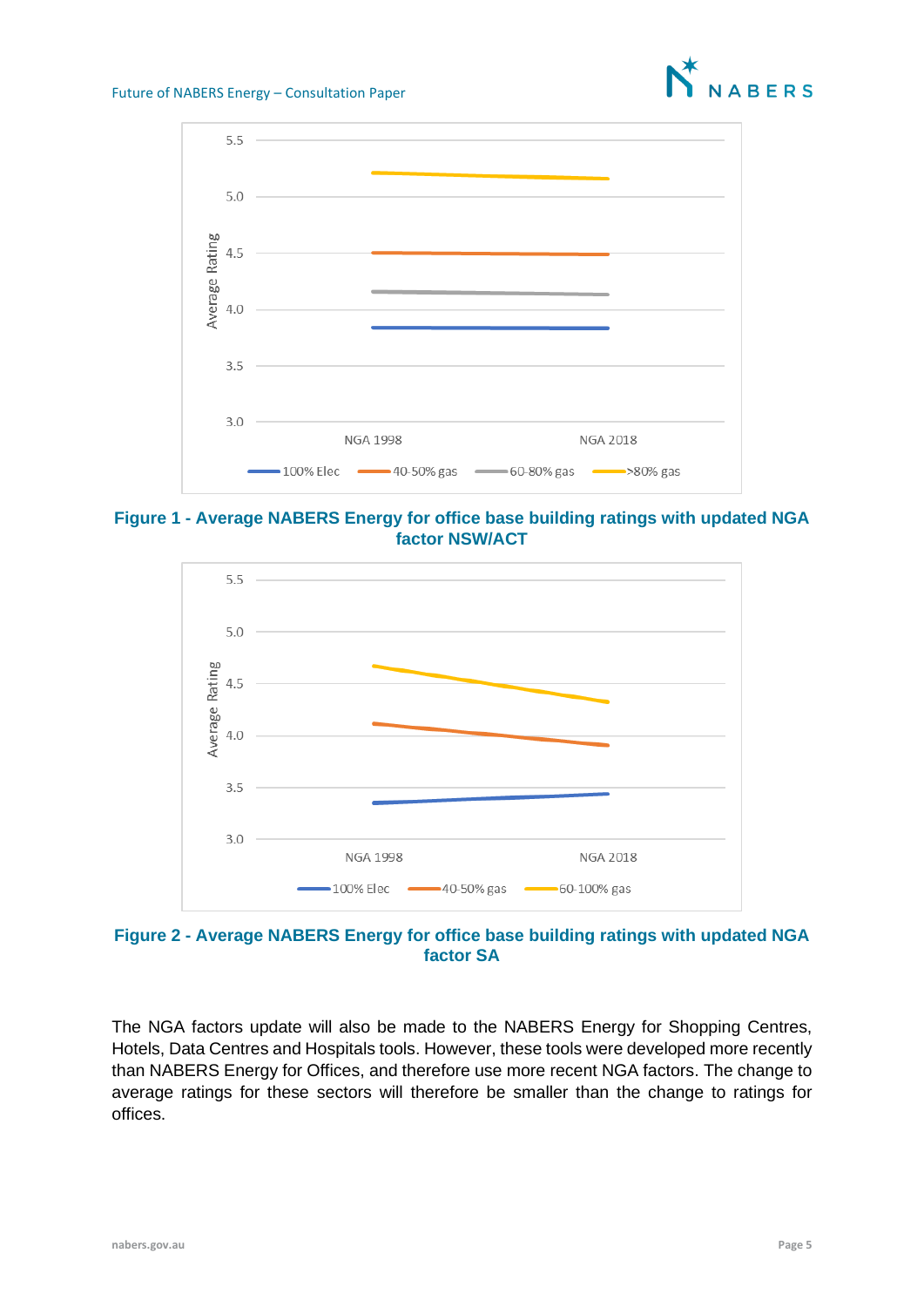

As part of the investigation and consultation work done with the TWG and NSC, NABERS assessed various other options to address the impacts of the decarbonisation of the grid on NABERS ratings. In particular, NABERS investigated the use of other metrics to compare between different fuels sources, such as energy consumed on site and primary energy. These other options were not retained as they either resulted in too much disruption for industry or the benefits of implementing them did not outweigh the disadvantages.

**Note:** Including all the details of the analysis on the other options assessed would make this paper too complex and long. For more information on the other options, please get in touch with NABERS.

#### **2.3.3 Update the NGA factors periodically**

While the update to the latest NGA factors resolves the immediate issue, NABERS recognises the need to address future changes to the energy landscape. Electricity emissions factors are expected to continue to drop as the grid decarbonises further over the coming years. A yearly update would not be desirable however, as this would make predictions of star ratings and performance tracking of buildings very difficult. In order to keep up with this changing situation and enable NABERS Energy ratings to be meaningful assessments of energy consumption, NABERS proposes to update the NGA factors periodically (for example, every 10 years). This solution will ensure the following:

- a) That the changes to the emissions linked to the fuel sources in the building are reflected in NABERS ratings;
- b) That lower emissions fuel choices will continue to be rewarded in ratings; and
- c) That the balance between the need to provide certainty on star ratings and making adjustments to reflect the decarbonisation of the grid is maintained.

The graphs (Figures 3 and 4) below show the projected average office base building ratings using the predicted 2030 NGA factors. The predicted emissions factors were provided to NABERS by the Commonwealth Government and were used to prepare the [Australia's](https://publications.industry.gov.au/publications/climate-change/climate-change/publications/emissions-projections-2019.html)  [Emissions Projections](https://publications.industry.gov.au/publications/climate-change/climate-change/publications/emissions-projections-2019.html) report<sup>2</sup>. As in section 2.3.2, the graphs for the other jurisdictions can be found in [Appendix A.](#page-22-0)

<sup>&</sup>lt;sup>2</sup> Australia's emissions projections 2019: [https://publications.industry.gov.au/publications/climate](https://publications.industry.gov.au/publications/climate-change/climate-change/publications/emissions-projections-2019.html)[change/climate-change/publications/emissions-projections-2019.html](https://publications.industry.gov.au/publications/climate-change/climate-change/publications/emissions-projections-2019.html)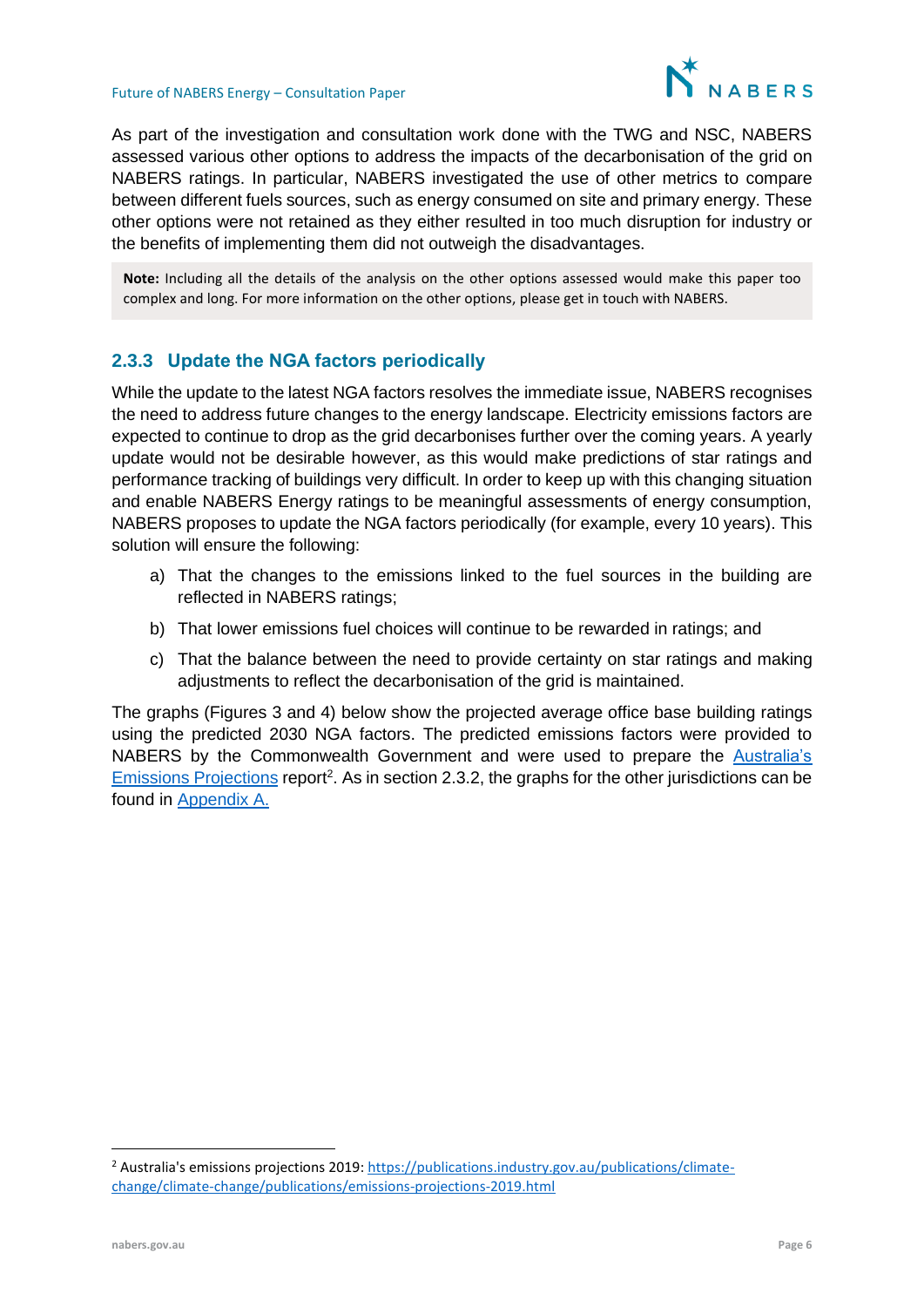



**Figure 3 - Average NABERS Energy for office base building ratings with predicted 2030 NGA factor NSW/ACT**



**Figure 4 - Average NABERS Energy for office base building ratings with predicted 2030 NGA factor SA**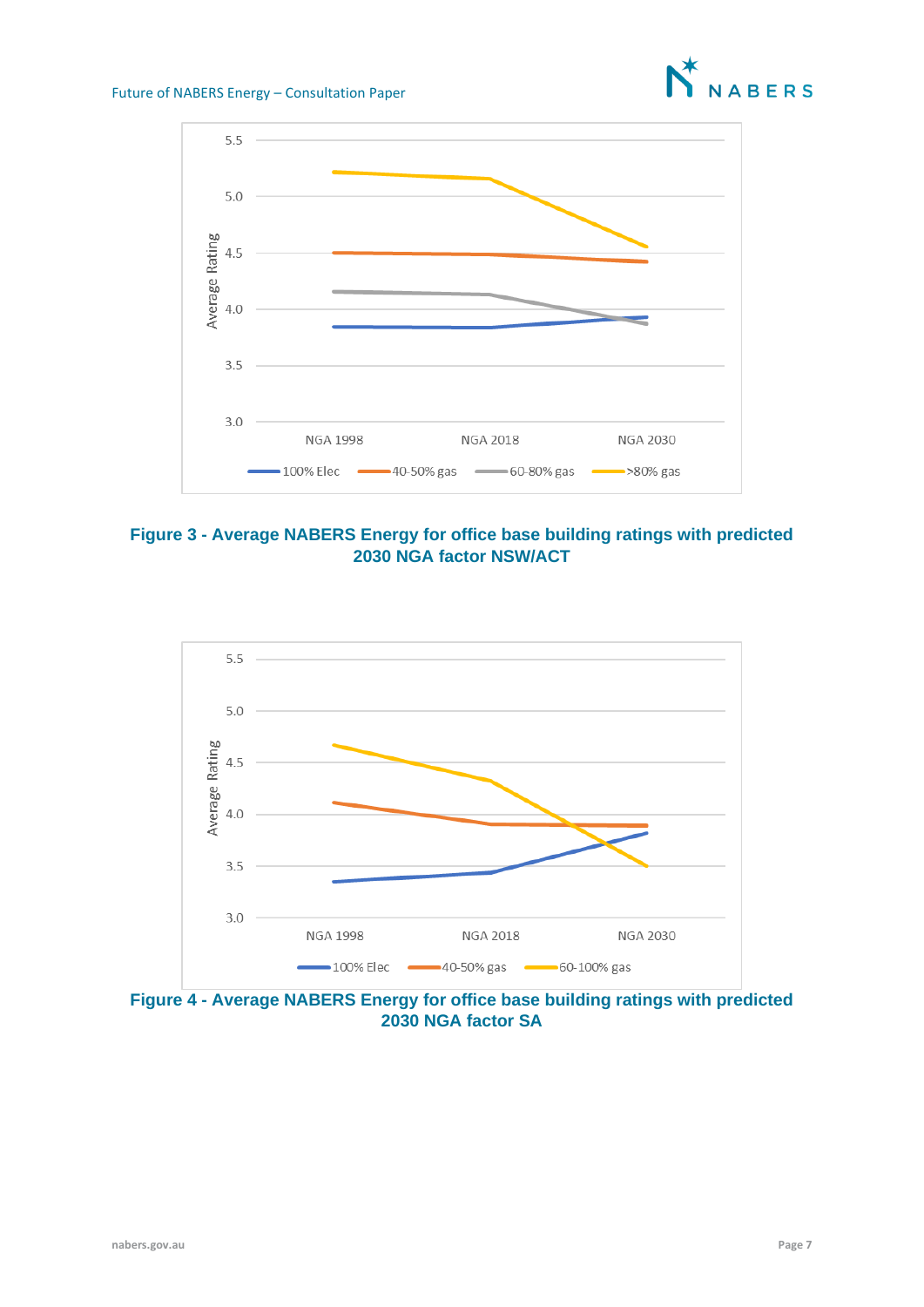

#### **2.3.4 Provide a NABERS Energy rating prediction tool**

To ensure that industry can plan ahead and understand how ratings will change over time due to the NGA factor updates, NABERS will be providing a rating prediction calculator. This tool will be available on the NABERS website and will use emissions factor predictions provided by the Commonwealth Government.

## <span id="page-8-0"></span>**Proposed implementation plan for changes**

**NABERS is seeking feedback on the implementation of these changes**. These changes will be applied to NABERS Energy for Offices, Shopping Centres, Hotels, Hospitals and Data Centres.

NABERS proposes the following implementation plan:

#### **a) Update the NGA factors used in NABERS rating by 1 July 2021**

NABERS proposes to update the NABERS Energy rating calculation to use the latest NGA factors by July 2021. This will provide industry time to be informed about the change and to prepare for it.

#### **b) Update the NGA factors every 10 years**

This means that NABERS would conduct another update to the latest NGA factors in 2030. Modelling has shown that updating the emission factors every 10 years would not result in large step changes to ratings. Rather, impacts on ratings would still be relatively small and gradual. Estimates show that if the NGA factors are updated again in 2030, the rating results of 90 % of office buildings would change by less than 0.2 stars. Because the decarbonisation of the grid would have such a gradual impact on NABERS star ratings results, updating the factors more often than 10 years would have limited benefits in terms of accuracy.

Furthermore, updating every 10 years would provide significantly more certainty on what NABERS star ratings would be in future years. This will allow buildings to track their performance and set targets with confidence for several years into the future.

NABERS also proposes to review the rate of decarbonisation every five years, to account for the possibility that the grid decarbonises faster than currently forecasted. This would provide an opportunity to implement a more regular update if necessary.

#### **c) Provide a NABERS Energy rating prediction tool by December 2020**

This tool will be available on the NABERS website. This means that, from late 2020, an Assessor or building owner will be able to calculate the predicted rating based on the emissions factors that will be implemented in July 2021. In addition, Assessors, building managers and building designers will be able to predict 2030 ratings using projected emissions factors for 2030.

#### **d) Provide predicted ratings in rating reports from July 2021**

NABERS proposes to include the predicted 2030 rating of the building in the rating report. This will enable Assessors, building managers and owners to see what the impacts on that building will be once the next update is made in 2030.

#### **e) Grandfather the current NABERS Energy rating tool**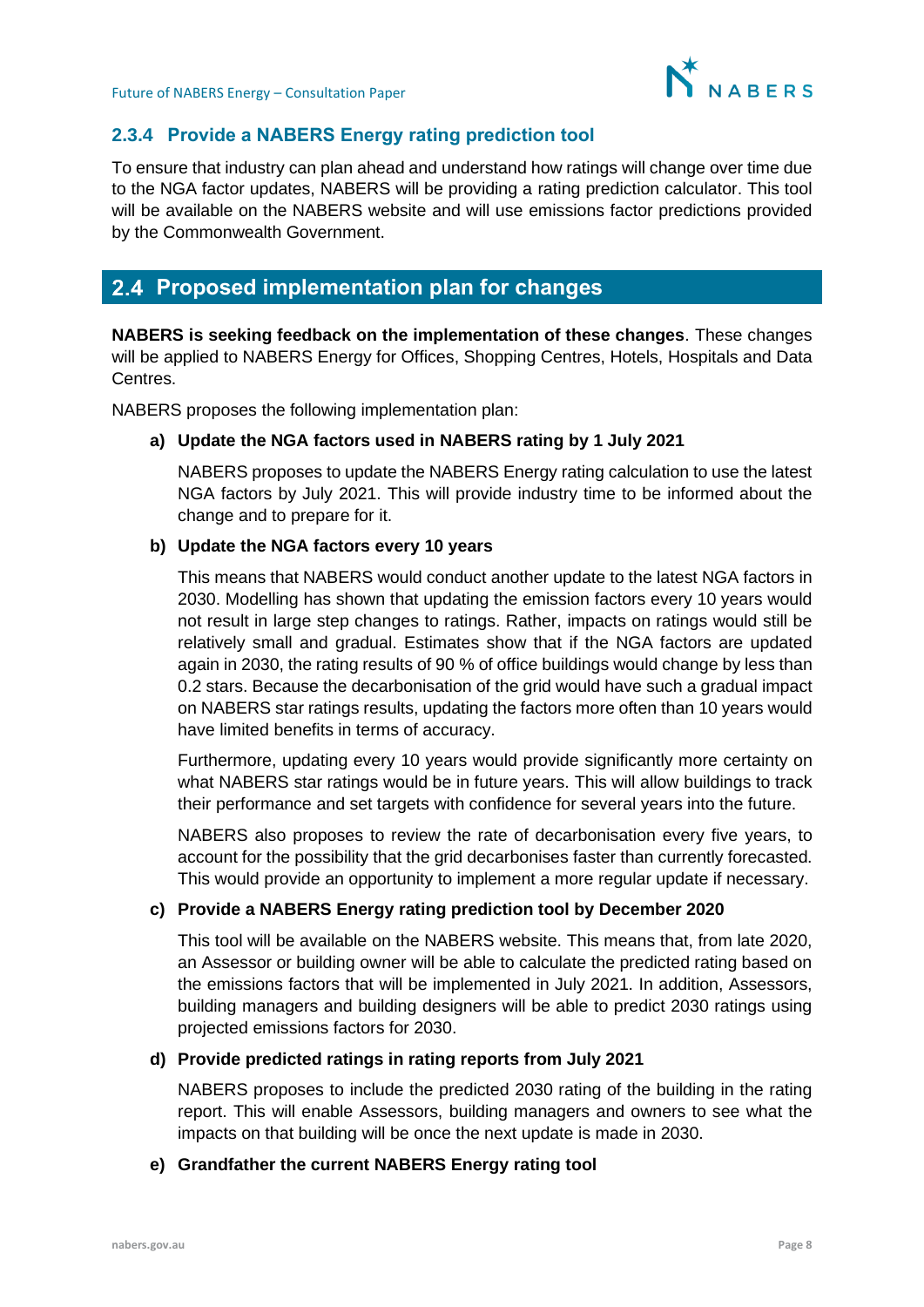

This will be done by allowing the use of the 1998 NGA factors in NABERS ratings for all policies and schemes that rely on the tool, such as the National Construction Code, NABERS Commitment Agreements signed before this change, and white certificate schemes such as the NSW Energy Savings Scheme and the Victorian Energy Upgrades. NABERS will work with these and other programs to update to the new emissions factors as soon as is practicably possible.

#### **f) Put in place a market engagement campaign**

This will include a roadshow to ensure that industry is informed and prepared for the coming change.

- 1) Do you have any comments on the planned update to the emissions factors (Section 2.3)?
- 2) Do you have any feedback on the proposed implementation and update timelines (Section 2.4)?
- 3) Do you think that the prediction tool will be of value to industry? Do you have any other feedback on the prediction tool?
- 4) Do you have any other suggestions of how we can prepare industry for this change?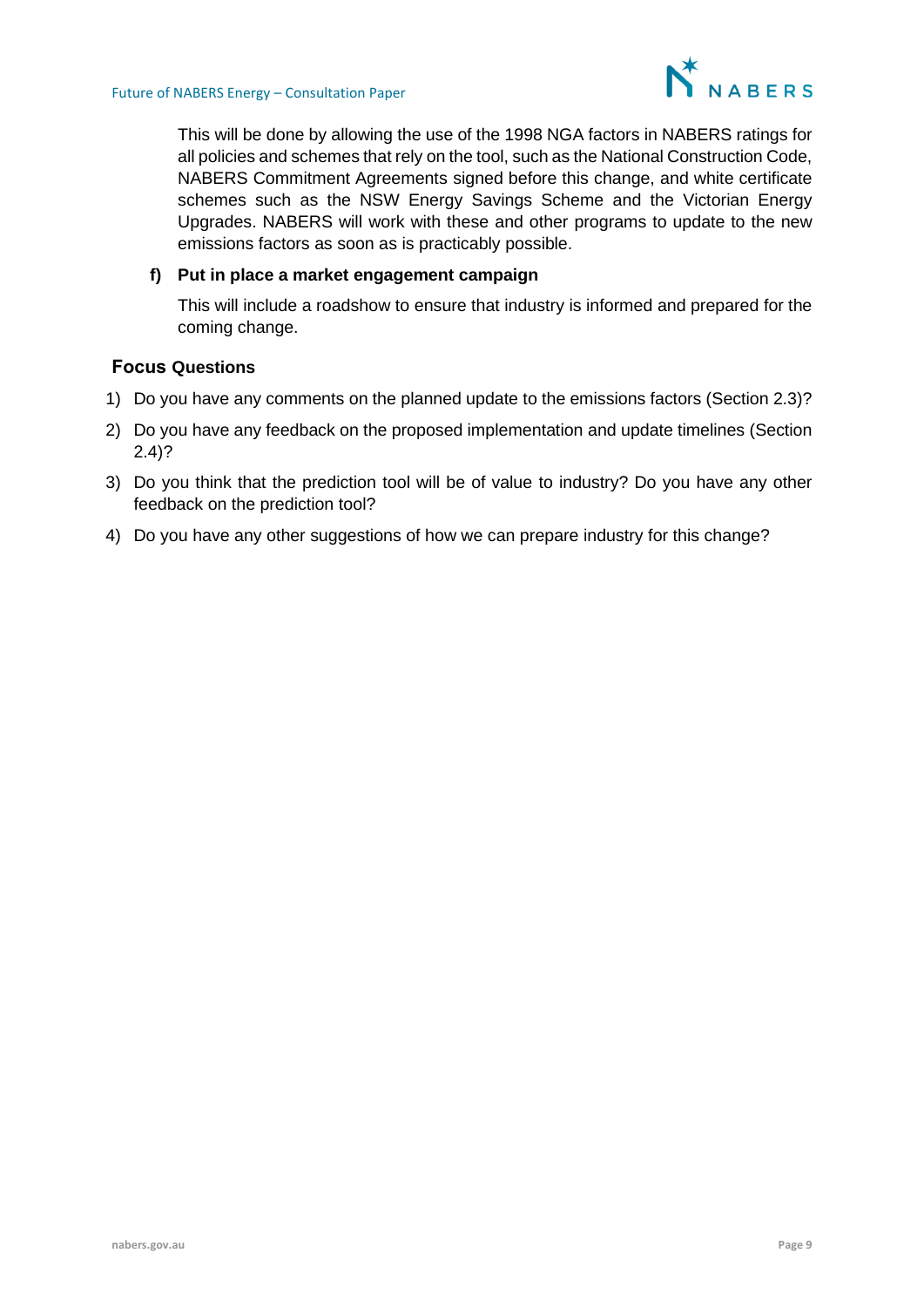

## <span id="page-10-0"></span>NABERS Net Zero Emissions

## <span id="page-10-1"></span>**3.1 Background**

An increasing number of organisations are putting in place net zero targets and are committing to purchasing 100 % renewable energy. The NABERS Energy with GreenPower rating tool recognises a building's energy efficiency as well as the renewable energy procurement choices made by the building owner. The tool's maximum score in the rating scale is currently capped at 6 stars, which is market leading performance but can still be a significant distance away from net zero emissions.

NABERS stakeholders have increasingly expressed interest in NABERS recognising buildings that go beyond 6 stars by 100% purchasing renewable energy. Over the past year, various Property Council Australia (PCA) members and Technical Working Group (TWG) members have requested that NABERS consider introducing a net zero emissions recognition for existing buildings, that could be conducted alongside a NABERS Energy rating. The NABERS National Steering Committee agreed on considering such a certification, and the NABERS team has been consulting with the TWG on its core design.

### <span id="page-10-2"></span>**NABERS' proposed changes**

#### **3.2.1 Release a NABERS net zero emissions certification**

NABERS proposes to recognise buildings that are energy efficient and run on 100 % renewable energy with a NABERS Net Zero Emissions certification. The possibility of providing recognition beyond a 6 stars NABERS Energy with GreenPower rating was considered in the design of current rating scale. When the NABERS scale was expanded to 6 stars in 2011, the  $6<sup>th</sup>$  star was placed half-way between 5 stars and zero emissions. This was done to allow for a future expansion to 7 stars, representing zero emissions. The proposed NABERS Net Zero Emissions certification would be equivalent to the  $7<sup>th</sup>$  star of NABERS Energy with GreenPower. NABERS is seeking feedback on whether industry would benefit from such a recognition.

#### **3.2.2 Continuing to encourage purchases of renewable energy electricity**

NABERS Energy with GreenPower has recognised and rewarded purchases of renewable electricity in the form of certified GreenPower for over 20 years. For this reason, NABERS remains as one of the largest drivers for the purchase of GreenPower throughout Australia. This is part of NABERS' long-standing goal of helping accelerate the growth of renewable energy in Australia's electricity grid.

NABERS proposes to apply the same principle regarding its treatment of renewable energy in the Net Zero Emissions certification. This means that NABERS would maintain renewable energy as the **only** mechanism to offset grid electricity emissions.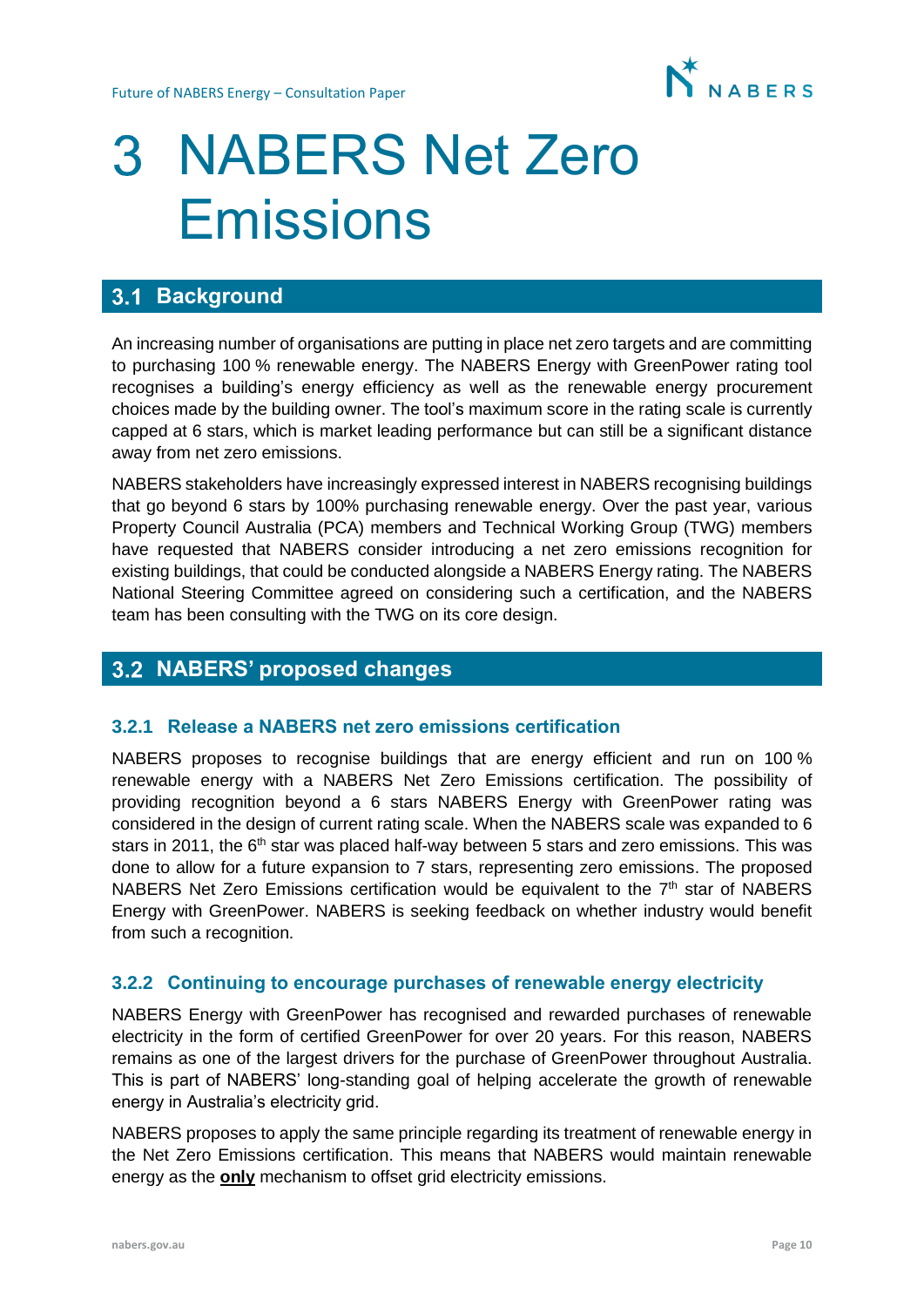

Currently in Australia, renewable energy purchasing mechanisms only exist for electricity. In 2019, around 51 % of buildings certified by NABERS were completely electric. NABERS Net Zero Emissions certification would be immediately available for this group of buildings if they were to purchase 100 % renewable electricity.

#### **3.2.3 Extending NABERS' offset mechanisms to zero-carbon fuels**

#### **3.2.3.1 Stakeholder positions**

NABERS does not currently recognise mechanisms to offset emissions from gas and diesel. Stakeholders have varying opinions on how NABERS should deal with this. Their positions can be summarised as follows:

- a) Some stakeholders have argued that NABERS should keep to their current position and that a Net Zero Emissions certification should only recognise efficient buildings running on 100 % renewable energy. They claim that allowing carbon offsets for natural gas and diesel will discourage property portfolios from doing the work needed to phase out their use of fossil fuels.
- b) Other stakeholders have argued that providing more flexible mechanisms would be more inclusive, and could encourage the 49 % of buildings with some gas use to set net zero aspirations sooner. They have suggested that NABERS could recognise the use of certified zero-carbon renewable fuels, such as biofuels, green hydrogen and/or a gas-equivalent of the GreenPower program. These stakeholders suggest this could help accelerate the uptake of zero-carbon fuels in Australia, which aligns closely with NABERS for encouraging electricity from renewables.
- c) Finally, some stakeholders argued that international carbon offsets should be allowed to offset onsite natural gas use.

#### **3.2.3.2 NABERS' proposal**

NABERS proposes to release the Net Zero Emissions certification initially using only its wellestablished methodologies for purchases of electricity from renewables. This means that immediately upon release the Net Zero Emissions certification will only be available for allelectric buildings. However, NABERS also proposes to work with industry to recognise the purchases of certified zero-emissions fuels. To this end, NABERS will support programs and trials for the development of other renewable fuels, as well as a gas-equivalent to certified GreenPower.

#### **3.2.4 No change to NABERS' treatment of carbon offsets**

NABERS is **not** proposing to make amendments to recognise other national or international carbon offsets, neither for gas nor for electricity use. Unlike encouraging buildings to use zerocarbon fuels, which is aligned with the use of GreenPower, allowing general carbon offsets would represent a major change to the NABERS purpose. It would also significantly dilute the impact NABERS could have in helping Australian buildings to find zero-carbon fuel alternatives in sectors that might be unable to fully electrify.

NABERS will, however, provide a small allowance for emergency fuels such as diesel, which are widely used for emergency backup. This will be capped to a small percentage of the building's total energy consumption.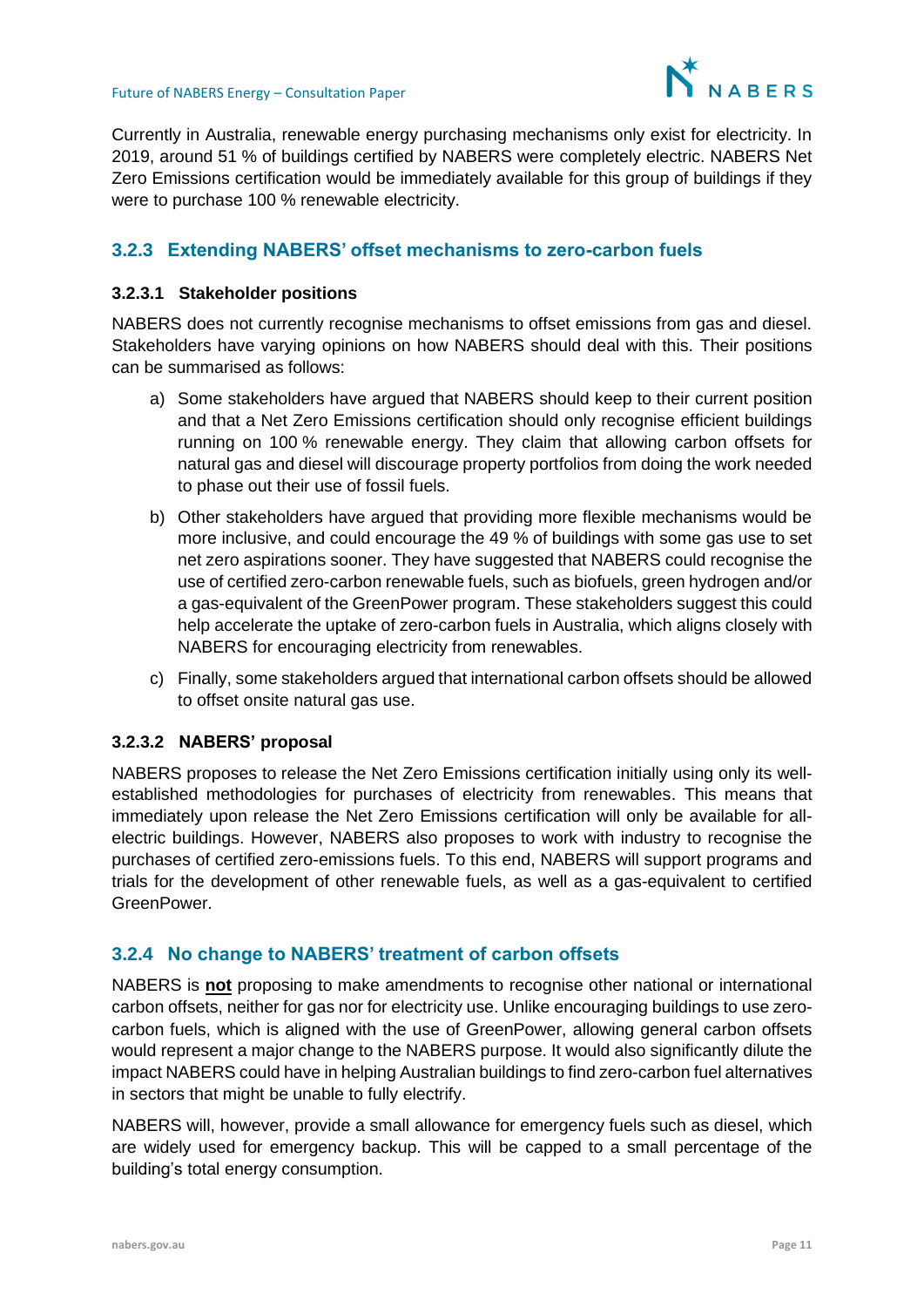

#### **3.2.5 Investigations into other fuel types**

NABERS has received queries from Assessors and building designers on how other types of fuels should be accounted for in NABERS Energy ratings, in particular fuels that might be considered as zero emissions fuels. The NABERS Energy rating tool allows for the input of electricity from the grid, natural gas and diesel. NABERS uses the emissions factors from the NGA workbook to determine the emissions linked to the use of these fuels.

If NABERS is to expand the types of fuels allowed in a rating, it will need to determine the emissions factors for these fuels. One particular challenge to this is that the NGA workbook does not provide the scope 3 emissions for some fuels, such as biodiesels.

NABERS will undertake an investigation to determine how to treat these fuels in a rating. To help inform this, NABERS is seeking information from stakeholders on the types of fuels that might be used in buildings in the short to medium-term future.

## <span id="page-12-0"></span>**Inclusion of a minimum NABERS Energy rating requirement**

To ensure that buildings claiming to be net zero emissions are high performing, some stakeholders have suggested that NABERS could set a minimum NABERS Energy rating requirement to access the NABERS Net Zero Emissions certification. This would avoid inefficient buildings from making net zero emissions claims and will drive a minimum standard for those who wish to access net zero.

Some TWG stakeholders have argued that a minimum energy efficiency requirement would exclude a portion of the market, and that NABERS should also be encouraging renewable energy purchases and net zero emissions in low performing buildings. As an alternative, NABERS could eliminate the need for a minimum rating by requiring the Net Zero Emissions certification to be advertised alongside a building's NABERS Energy rating.

If NABERS were to set a minimum NABERS Energy requirement, it could be placed at the  $50<sup>th</sup>$  percentile. This would mean that to be eligible, the building must be in the top 50 % of most energy efficient buildings. The 50<sup>th</sup> percentile would be calculated for each building type to account for some tools being more recent and having a lower average than others.

NABERS is considering both options of either implementing a minimum energy efficiency requirement or allowing all buildings to access the net zero certification, and is seeking further feedback.

## <span id="page-12-1"></span>**How does this differ to Climate Active Carbon Neutral certification?**

Climate Active Carbon Neutral certification for buildings is a standard that recognises buildings that have reached carbon neutrality by measuring their carbon emissions, reducing these emissions, and then cancelling out the remaining emissions with carbon offsets. The development of the standard was a partnership between Climate Active, NABERS, the Green Building Council Australia and the Property Council Australia. A carbon account for Climate Active includes all the building's emissions: refrigerants, gas, electricity, water, waste and other optional scope 3 emissions.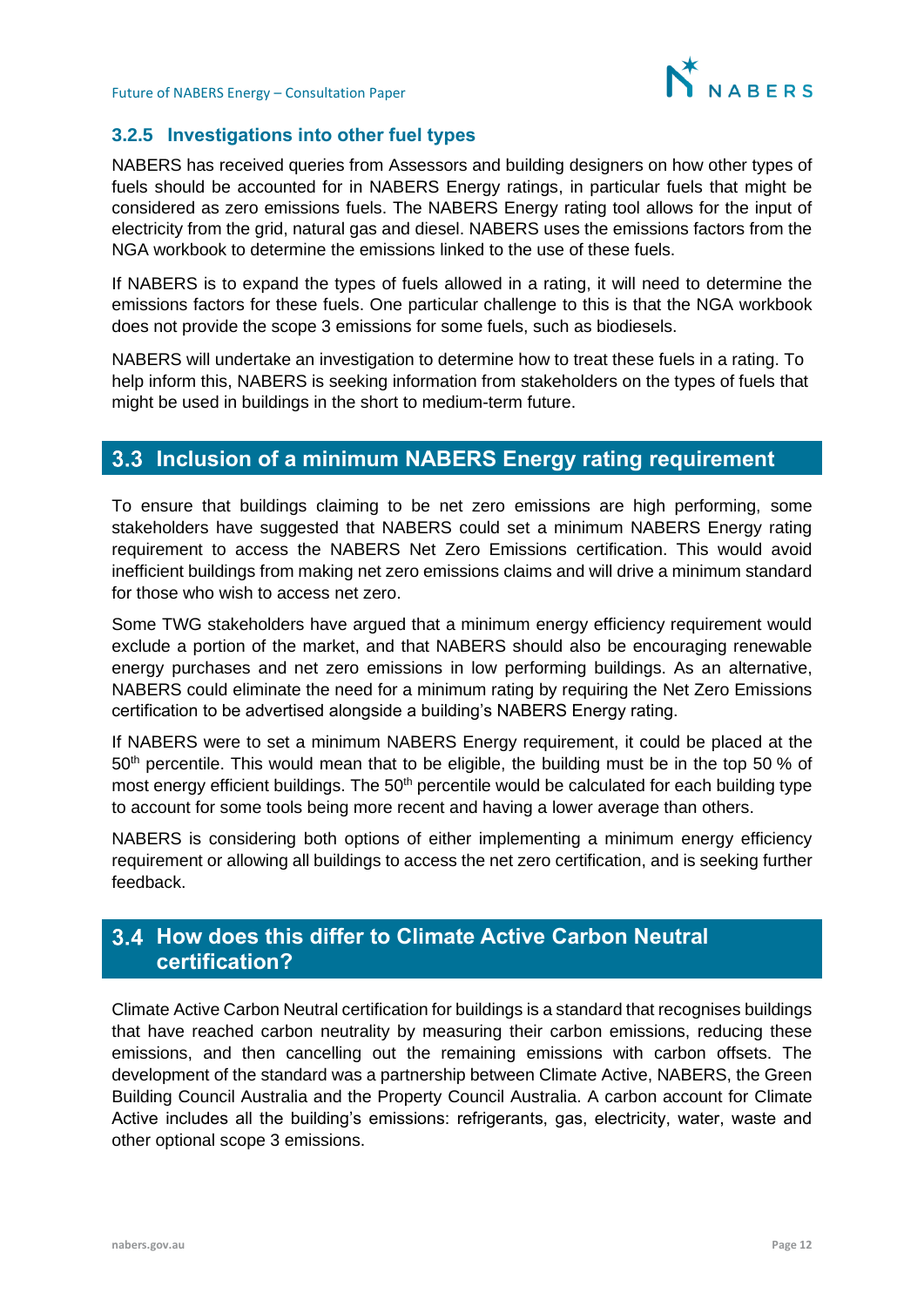

NABERS Net Zero Emissions certification could become an intermediate step for buildings on the way to achieving Carbon Neutral certification, and could help accelerate this transition.

The NABERS Net Zero Emissions certification would be different to Carbon Neutral in two ways:

- a) The scope of NABERS Energy rating tools only includes energy consumed for the operation of the buildings: electricity and onsite fuels (typically gas and diesel). Therefore, the NABERS Net Zero Emissions certification would only include stationary energy.
- b) Renewable energy would be the only method to achieve the NABERS Net Zero Emissions certification (as NABERS does not allow the use of carbon offsets).

The diagram below (Figure 3) details the difference between the NABERS Energy ratings tools and Climate Active Carbon Neutral certification for buildings.



Leading property groups have set net zero targets in recent years with different levels of coverage. Some have limited this definition to stationary energy, while others have included scope 1 and scope 2 emissions (refrigerants and stationary energy), and others also include some scope 3 emissions.

For the Net Zero Emissions certification, NABERS is proposing to maintain its current stationary energy scope. NABERS is seeking feedback on whether the proposed boundary would be adequate.

- 5) Are you in favour of the development of a NABERS Net Zero Emissions certification? Would you use it or recommend it?
- 6) Do you think that the name NABERS Net Zero Emissions is suitable for the certification?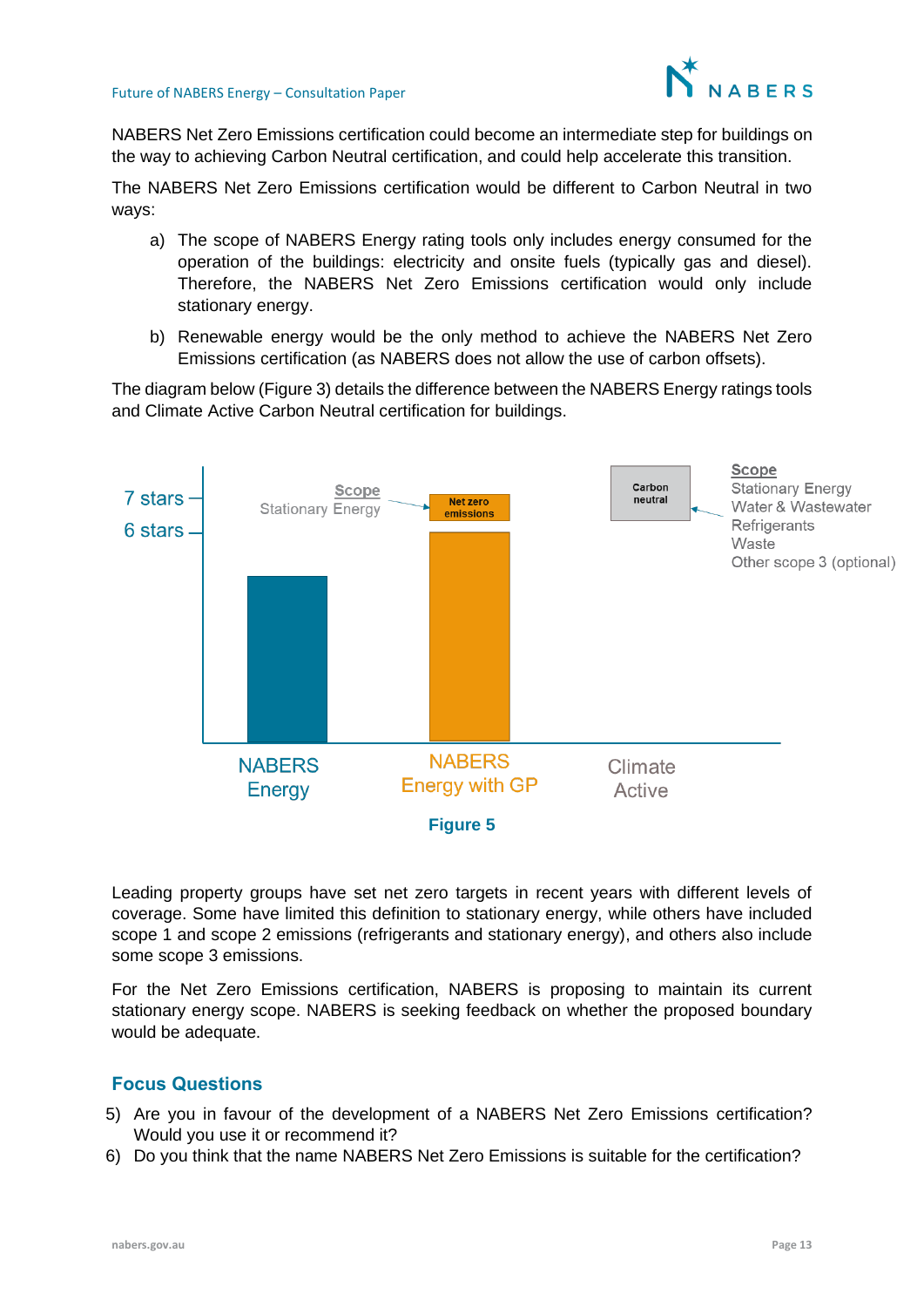#### Future of NABERS Energy – Consultation Paper



- 7) Do you agree that the proposed boundary for net zero recognition should be identical to NABERS Energy with GreenPower (stationary energy)?
- 8) Do you support NABERS' proposal to expand its offset mechanisms from recognising renewable electricity only, to also include certified zero-carbon fuels?
- 9) Should a minimum NABERS Energy rating (without Greenpower) be required to achieve NABERS Net Zero Emissions certification (e.g. the star rating of the  $50<sup>th</sup>$  percentile, such as 4 stars for offices)?
- 10) Are there any other fuel types that you expect to be used in buildings in the short to medium term future?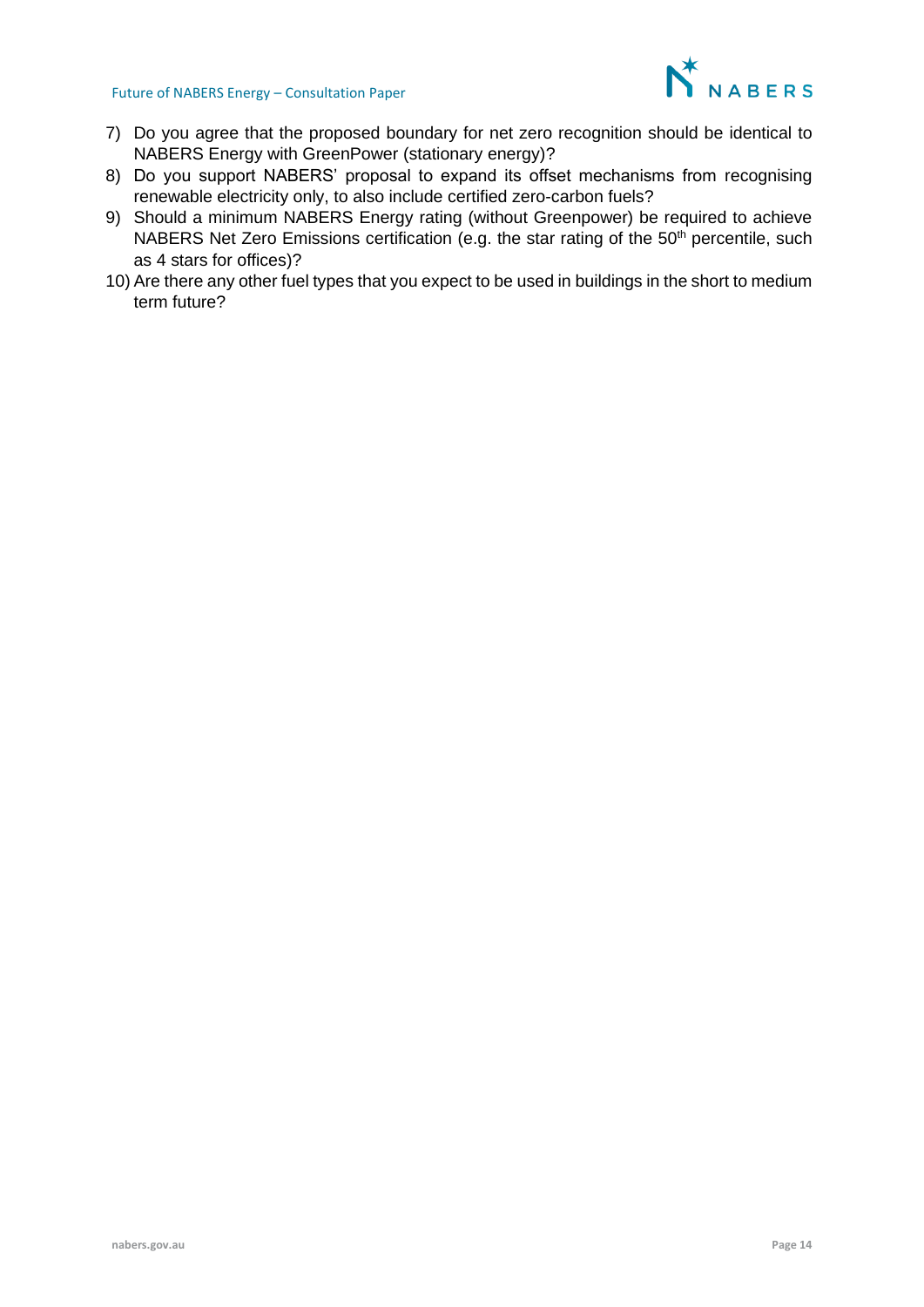

## <span id="page-15-0"></span>4 NABERS Energy with **GreenPower**

## <span id="page-15-1"></span>**4.1 General**

One of NABERS' key objectives is to help accelerate the uptake of renewables in Australia's electricity grid. The program has had a NABERS Energy with GreenPower tool for over two decades, to encourage and reward the purchases of renewable energy. The NABERS Energy with GreenPower tool is an additional rating scale, alongside the NABERS Energy rating, that is based on a building's energy efficiency performance as well as its procurement of GreenPower. If a building achieves a 4-star NABERS Energy rating and does not buy any GreenPower, it will also achieve a 4-star NABERS Energy with GreenPower rating. However, if GreenPower is purchased, the building will obtain a higher NABERS Energy with GreenPower rating.

Some stakeholders have shown interest in the development of the NABERS Energy with GreenPower tool into a more recognisable carbon accounting tool. Such an evolution of the tool would mean that building owners could use it to showcase buildings operating with low carbon emissions, and tenants and investors could use it to assess the carbon performance of the building.

Some stakeholders have raised concerns with the NABERS Energy with GreenPower rating results being used to mislead tenants into thinking that the building is energy efficient.

In light of such concerns, NABERS would like to reconsider the structure and purpose of the NABERS Energy with GreenPower tool to ensure that it encourages and rewards renewable energy purchases and is well-understood by the market. NABERS has considered two options that have been suggested by the TWG. The first option (Section 4.2) looks at renaming and reworking the communication of the tool, and the second option (Section 4.3) looks at the removal of the NABERS Energy with GreenPower tool. While NABERS' preference is for Option 1, feedback is sought on both proposals.

## <span id="page-15-2"></span>**Option 1: Retain NABERS Energy with GreenPower (preferred)**

NABERS Energy with GreenPower has been in place for over two decades, and there are buildings and organisations that use its results in several sectors. The tool has also been used by multiple government policies and programs that seek to encourage both onsite energy efficiency, and the purchase of additional renewable energy. While NABERS does receive occasional feedback regarding potential confusion with the onsite energy efficiency results, this has been relatively limited considering the tool has been in the market for over 20 years.

Some stakeholders have argued that these rating results are not a material issue to them. Some have also expressed the view that, unlike proposals like the Net Zero Emissions certification, either renaming or removing NABERS Energy with GreenPower would have limited or no impact in helping the building sector accelerate environmental progress.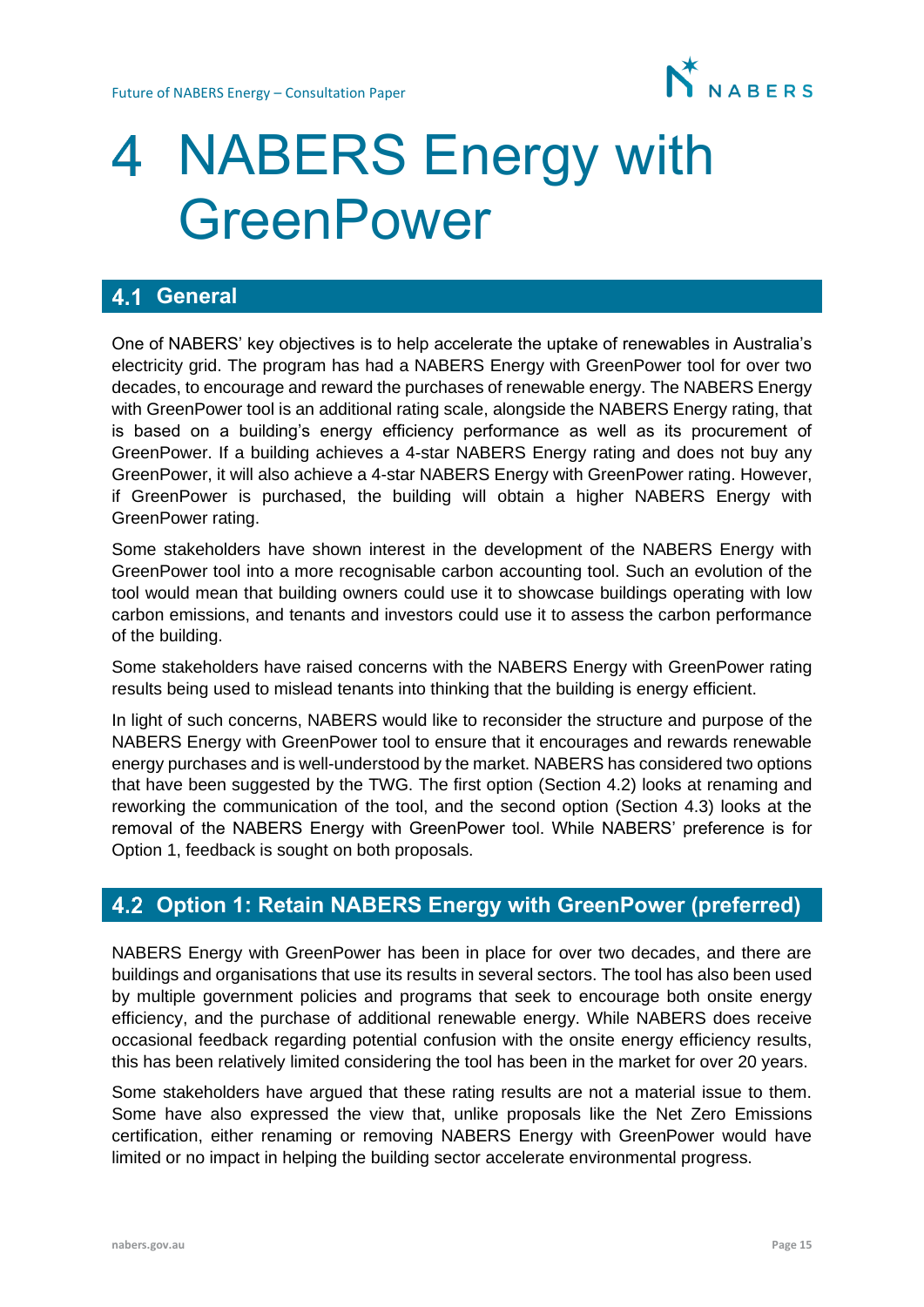

Given that there are stakeholders who use this rating and that calls for its removal have been limited, NABERS' preference is to retain the NABERS Energy with GreenPower star rating. Stakeholders have suggested the following two scenarios if the rating tool was retained:

#### **Option 1a – Retain NABERS Energy with GreenPower's current name**

This option would mean that the rating tool would be unaffected from a technical perspective and would continue to be called 'NABERS Energy with GreenPower'.

Supporters for this option have argued that this is either a relatively small issue, or that the limited benefits for addressing it are outweighed by the major efforts needed to implement this in the NABERS IT platforms, Rules, communications materials and government policies. They argued that NABERS should prioritise its efforts on activities that are more likely to accelerate change in industry, such as releasing a Net Zero Emissions certification and expanding NABERS to sectors where it is not yet available.

#### **Option 1b – Rename the tool to reduce confusion**

Some stakeholders have suggested that a simple way to reduce confusion could be to rename the tool to one that is less likely to be confused with 'NABERS Energy'. They have argued that this would help reduce confusion, without removing a rating tool some buildings and organisations have used for a long time.

Several names have been suggested, such as 'NABERS Carbon' or 'NABERS Energy Emissions'. While some of these alternative names have had some supporters, people have also raised issues with each alternative considered to date. For example, some have claimed that 'NABERS Carbon' may lead users to think it includes emission sources beyond operational energy, or that it could be confused with Carbon Neutral certification. Others have contended that 'NABERS Energy Emissions' is just as likely to be confused with NABERS Energy results as the current tool.

NABERS is seeking feedback on whether the tool's current name should be changed. Whether or not this is done, NABERS will release a communications campaign to reduce any confusion with what the NABERS Energy with GreenPower tool measures.

## <span id="page-16-0"></span>**Option 2**: **Remove the NABERS Energy with GreenPower rating**

Some stakeholders have suggested that NABERS should consider removing its Energy with GreenPower tool altogether, and only have a NABERS Net Zero Emissions certification. This would mean that only buildings buying 100 % renewable energy would be recognised for their purchases. Under this proposal, buildings buying less than 100 % renewables (e.g. 70 % Greenpower) would not receive any encouragement or reward from NABERS in the form of an improved star rating.

Supporters of this option insist that removing the rating tool altogether would also remove any potential confusion associated with NABERS Energy with Greenpower. Some stakeholders have also argued that this may encourage buildings to make the decision to buy 100 % GreenPower, rather opting for incremental top-ups.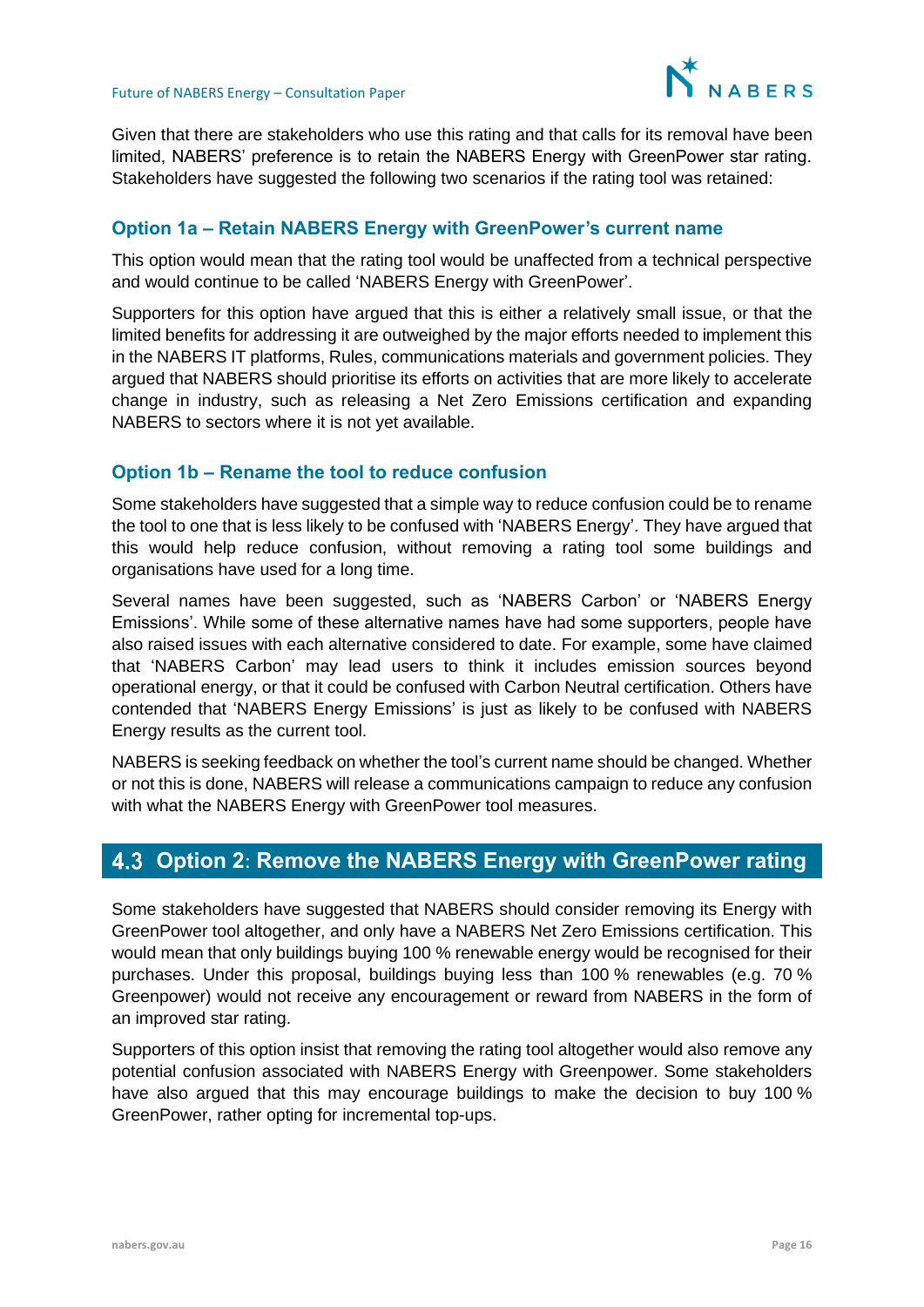

However, it should be noted that this proposal has also received criticism. The issue has been raised that there are stakeholders and government policies currently using this star rating, and that removing it could mean major negative impacts for only limited benefits. Furthermore, some stakeholders have pointed out that some buildings purchase GreenPower for part of their power use because of NABERS, and that removing the GreenPower rating would result in less renewable energy being purchased.

## <span id="page-17-0"></span>**NABERS' proposed changes**

For the reasons outlined above, NABERS proposes to retain the NABERS Energy with GreenPower rating results and to consider a change to the name – if stakeholders consider this to be beneficial. NABERS is interested in feedback from a broad spread of stakeholders on these options, and is open to reconsider Option 2 if it were to receive strong support from most stakeholders.

- 11) Do you agree that the NABERS Energy with GreenPower tool should be maintained (Option 1)?
- 12) If you agree with Option 1, should the name be changed (Option 1b)? If so, what name would you suggest?
- 13) What other risks and issues should NABERS consider in making this decision?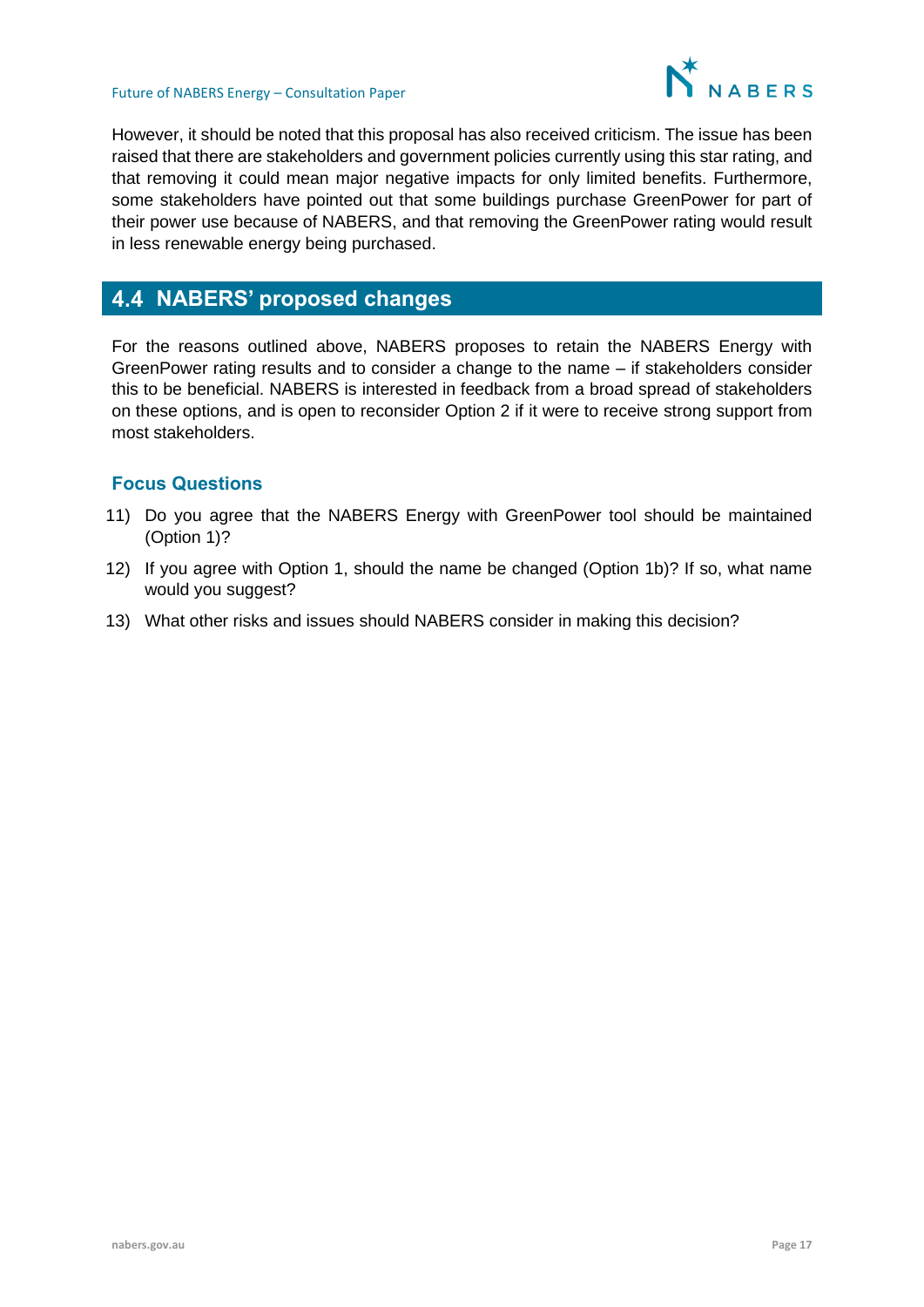

# <span id="page-18-0"></span>Market-based carbon accounting

## <span id="page-18-1"></span>**5.1 General**

In 2019 the Property Council of Australia asked NABERS on behalf of its members to consider aligning NABERS Energy with GreenPower with the market-based carbon accounting method detailed in the [Greenhouse Gas Protocol](https://ghgprotocol.org/scope_2_guidance) Scope 2 Guidance (GHG Protocol)<sup>3</sup>. The method aims to robustly measure carbon emissions and to avoid double counting. There are two key differences between the market-based carbon accounting method and how NABERS Energy with GreenPower ratings are currently calculated:

- a) The market-based method recognises the renewable energy in the grid that is mandated by the Renewable Energy Target (RET). This means that when renewable energy is purchased for a building to achieve 100 % renewable energy, only approximately 80 % needs to be purchased by a building, as there is already approximately 20 % in the grid. Australian households and organisations who use electricity already contribute to the RET, and can therefore fairly claim this 20% renewable energy.
- b) The second key difference is that the energy generated by onsite solar PV systems cannot be claimed for the building if its Large-scale Generation Certificates (LGCs) are sold. According to the market-based method, when the certificates are sold, the rights to the emissions avoidance are passed on to the purchaser. Currently, in NABERS Energy with GreenPower tool, there is no differentiation between onsite solar generated LGCs that are voluntarily surrendered and those that are sold.

## <span id="page-18-2"></span>**NABERS' proposed change**

NABERS proposes to update the NABERS Energy with GreenPower tool to align with the market-based carbon accounting method. This would also apply to the proposed NABERS Net Zero Emissions certification, if this was released. Note that none of the below changes are proposed for NABERS Energy (without GreenPower) results.

This would result in the following changes:

**a) Buildings will no longer need to buy GreenPower for the portion of renewables already accounted for in the RET.** 

**What this change means:**

<sup>&</sup>lt;sup>3</sup> Greenhouse Gas Protocol Scope 2 Guidance[: https://ghgprotocol.org/scope\\_2\\_guidance](https://ghgprotocol.org/scope_2_guidance)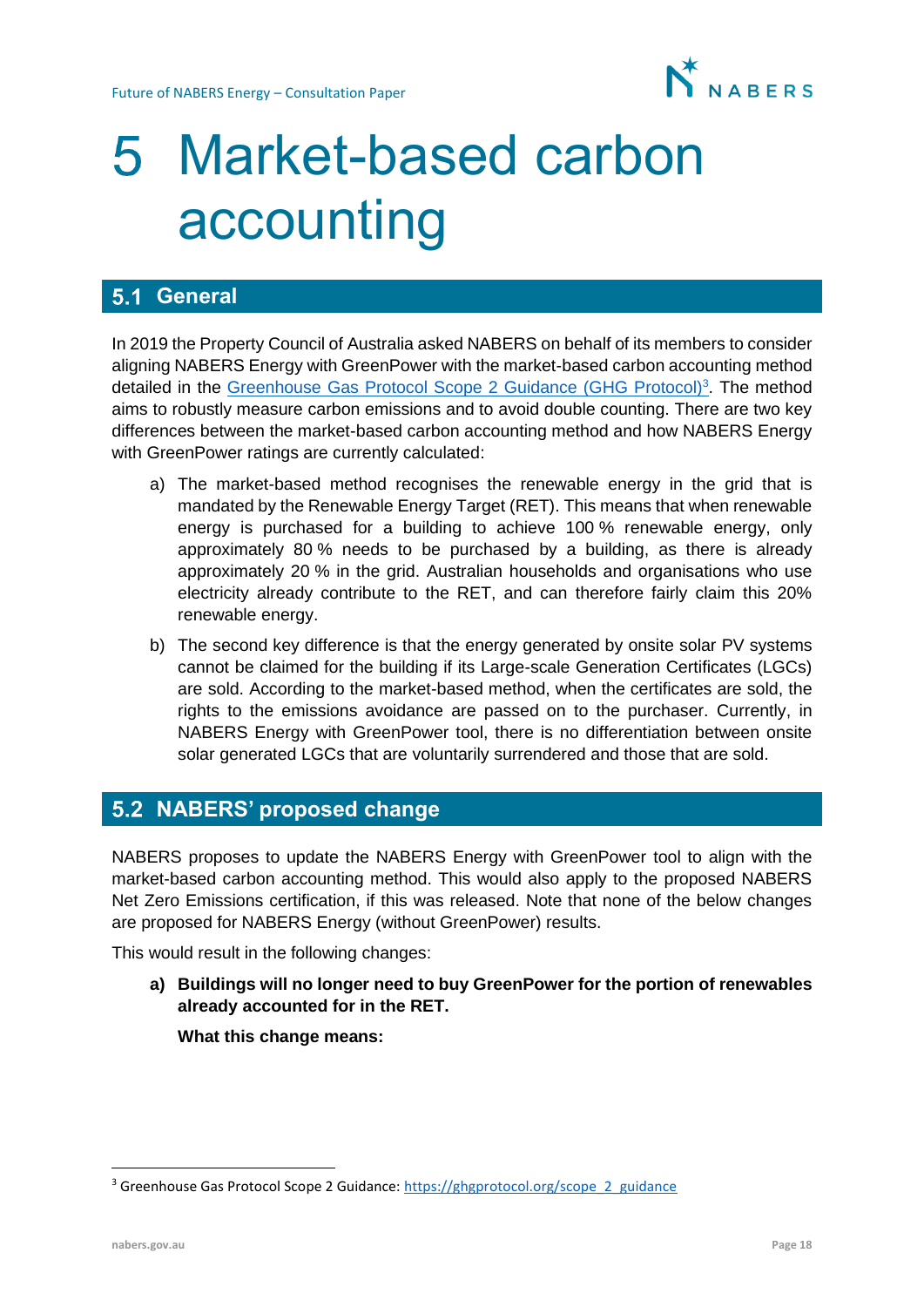

Up until now, for a building to be considered as using 100 % renewable energy electricity under NABERS, it had to purchase GreenPower for every kWh it used. The proposed change will allow buildings to only purchase GreenPower for the nonrenewable part of the electricity purchased from the grid, which currently stands at approximately 80 %.

The following examples show the impact this will have in ratings:

- A building owner wishing to reach 100 % renewables under NABERS will only need to purchase approximately 80 % GreenPower to do so.
- A building which purchases GreenPower only to reach a specific star rating (e.g. 4 stars) will need to buy 20 % less GreenPower than previously.
- A building owner that does not purchase any GreenPower will continue to obtain the same results for NABERS Energy with and without GreenPower.
- **b) For onsite solar systems generating LGCs, only those that have been voluntarily surrendered would be counted in the NABERS Energy with GreenPower rating.**

#### **What this change means:**

This means that if a building has an onsite solar PV system that generates LGCs, these will have to be voluntarily surrendered to count in the NABERS Energy with GreenPower rating. This also means that if a building has sold its LGCs, Assessors will have to add any energy generated by the onsite solar PV to the rating and count this as grid electricity.

Note that these changes are not proposed for NABERS Energy (without GreenPower) ratings. Buildings with onsite solar systems will continue to receive the benefit of the onsite solar whether or not LGCs have been surrendered.

- 14) Are you in favour of the proposed changes?
- 15) Do you have any other feedback on the proposed changes?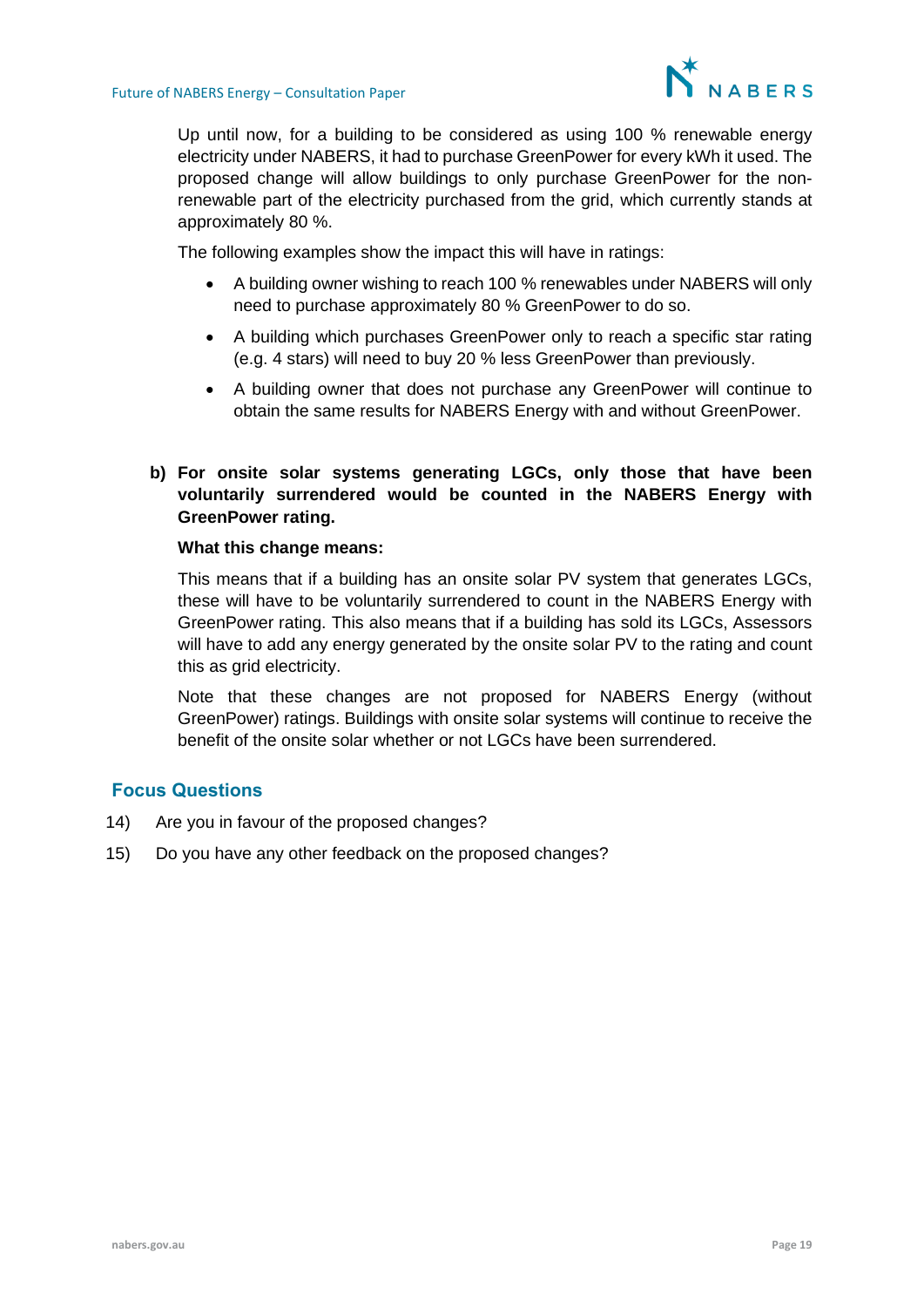

## <span id="page-20-0"></span>6 Renewable energy purchasing

## <span id="page-20-1"></span>**6.1 General**

Over recent years there has been an increase in corporate Power Purchase Agreements (PPA). Generally, the electricity generated for these PPAs is from renewable sources, but it is not always GreenPower accredited. Some stakeholders in the Technical Working Group have advised that in some cases, the premium charged by electricity retailers for GreenPower is high, and that they prefer to use Large-scale Generation Certificates (LGCs) that are not GreenPower accredited.

These stakeholders have requested that the NABERS team investigate the option of accepting non-GreenPower voluntarily retired LGCs as an alternative method to GreenPower. This issue can be separated into two questions:

- a) How would NABERS determine the sources of renewable energy that are acceptable for a NABERS rating?
- b) What would be the processes to verify and audit the voluntarily retired LGCs?

NABERS is seeking broader feedback on whether an alternative method to GreenPower would be of interest, and if so, how this could be implemented.

## <span id="page-20-2"></span>**6.2 Renewable Energy Sources**

The GreenPower scheme requires LGCs to be sourced from GreenPower accredited generators. The requirements for a generator to become GreenPower accredited are more stringent than the Clean Energy Regulator (CER) rules for creating LGCs. For NABERS to accept non-GreenPower LGCs it will need to determine if the CER rules that define renewable energy sources are sufficiently robust. Examples of risks include accepting hydro-electric projects that require the deviation of rivers, or biomass from cleared native woodlands. Initial investigations have concluded that NABERS could largely mitigate risks by accepting LGCs from wind and solar farms only (which represent 90 % of voluntarily retired LGCs). Wind and solar projects are subject to stringent Commonwealth, State and local government approval processes that would cover the majority of ecological and social risks that NABERS stakeholders could be concerned by.

NABERS is seeking feedback on the suggestion to limit eligible LGCs to solar and wind, if it were to provide an alternative method to GreenPower.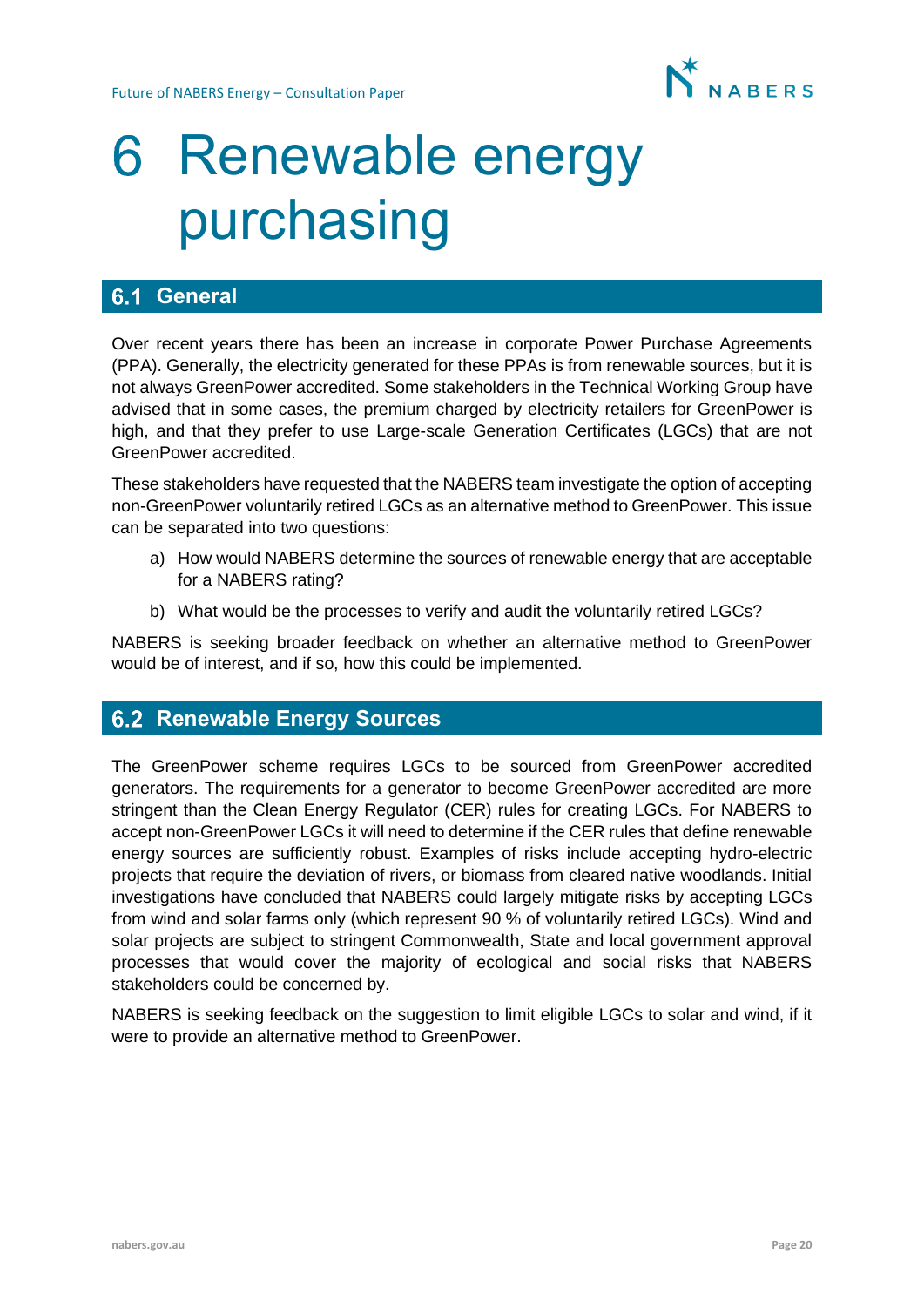

## <span id="page-21-0"></span>**LGC verification and audit process**

#### **6.3.1 General**

NABERS has commissioned a third party to provide advice on the additional processes that would be required to provide an alternative method to GreenPower.

Initial results show that there would be several additional steps that the NABERS team, customers and Assessors would need to take to include non-GreenPower LGCs in a rating.

#### **6.3.2 NABERS Rating customer and "LGC auditor"**

NABERS rating customers would need to use the services of a third party 'LGC auditor' to conduct checks on the voluntary surrender of the LGCs and verify the allocation of the LGCs per building and rating period. This would involve accessing the Clean Energy Regulator's (CER) Renewable Energy Certificate Registry and creating a ledger of all LGCs and their allocation to a rating.

The requirements for organisations or individuals to become an approved NABERS LGC auditor would need to be determined, and training and accreditation from NABERS may be required.

#### **6.3.3 NABERS Assessor**

The NABERS Assessor would need to check that the relevant documentation has been provided by the customer and that the LGC audit has been performed by a NABERS approved third party. The Assessor would need to perform a sense check on the data provided.

#### **6.3.4 NABERS National Administrator**

NABERS would need to develop the rules for the NABERS Assessor and 'LGC auditor' to follow. It is likely that NABERS would provide training and accreditation for the LGC auditors. NABERS would also need to update the data collection platform (NABERS Rate) to allow for the entry of LGC data into the rating and update the NABERS National Administrator auditing processes to verify the data that has been provided by Assessors.

NABERS notes that initial investigations show that using the services of an 'LGC auditor' and additional steps for the NABERS Assessor would have cost implications for the customer. NABERS would like feedback on whether the development of this option is of interest to customers, considering the process and additional costs that would be required.

- 16) Would you use non-GreenPower LGCs for a NABERS Energy with GreenPower rating or to achieve the NABERS Net Zero Emissions certification if it became possible?
- 17) What are your views on NABERS' suggestion to accept only Wind and Solar LGCs?
- 18) Do you have any feedback on the proposed process for verifying and auditing LGCs? Would the additional costs of this process be acceptable?
- 19) Do you have any other feedback on this issue?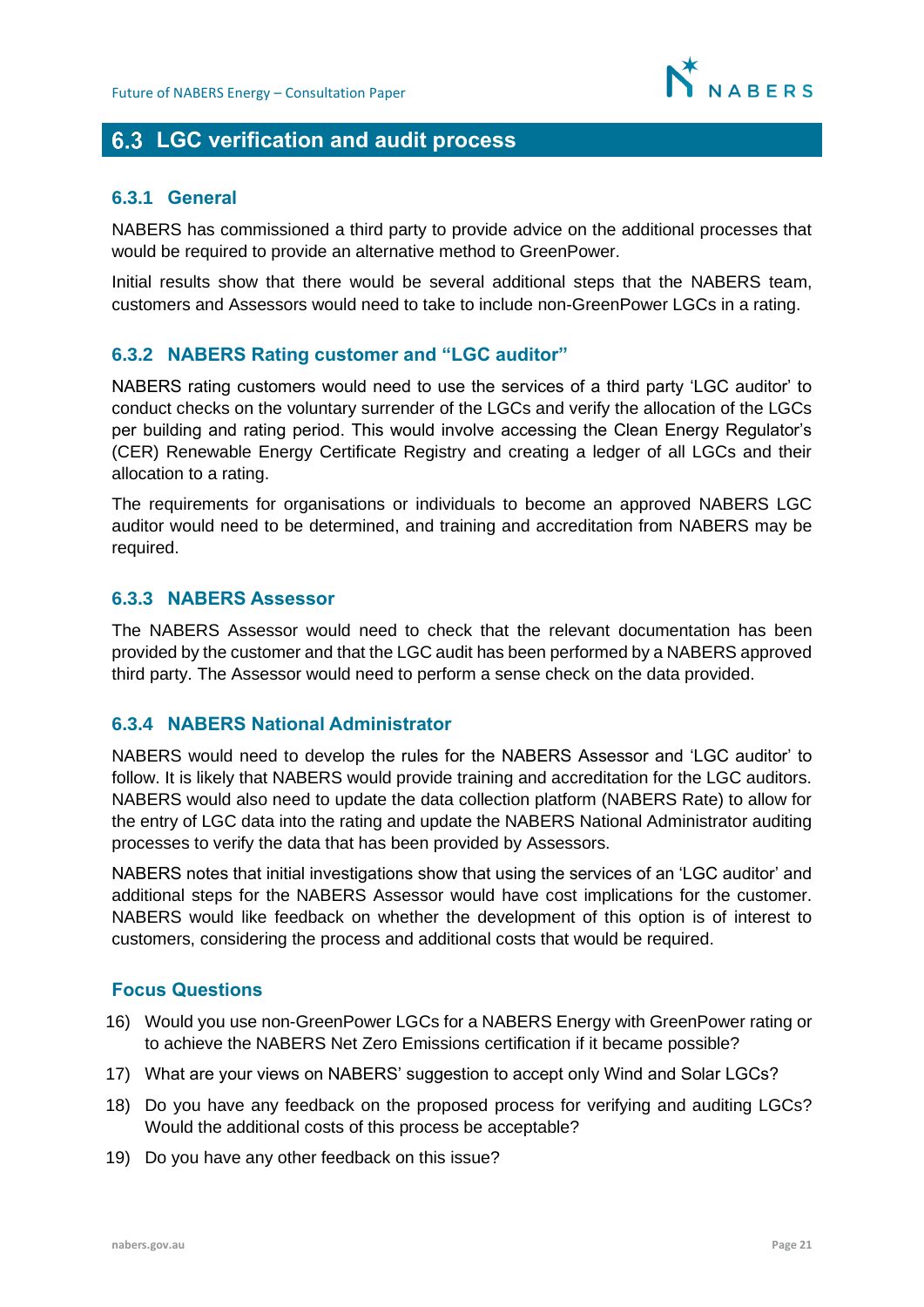# <span id="page-22-0"></span>Appendix A – Impact on ratings when updating the NGA factors

The graphs below portray the impact on average office base building ratings when updating the NGA factors used to calculate NABERS Energy ratings. Each graph shows the change to the average NABERS rating for each State and Territory depending on the fuel mix used in the buildings. The NGA 2030 factors were obtained from the Commonwealth Government; they were developed for [Australia's Emissions Projections](https://publications.industry.gov.au/publications/climate-change/climate-change/publications/emissions-projections-2019.html) report. See Sections [2.3.2](#page-4-1) and 2.3.3 for more information.



#### **Figure A.1**

#### **Average NABERS Energy for office base building ratings with updated NGA factors NSW/ACT**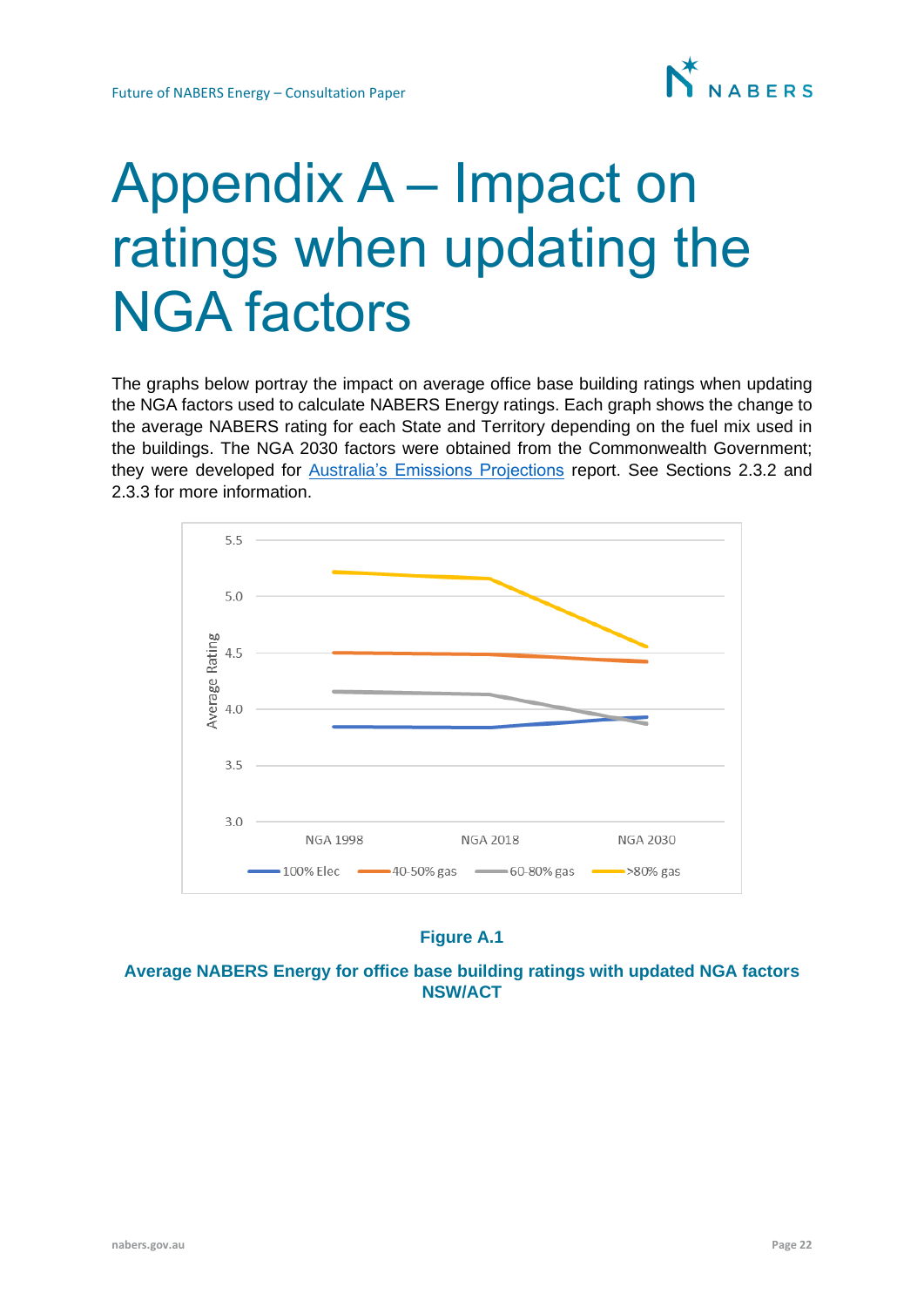



**Average NABERS Energy for office base building ratings with updated NGA factors SA**



**Figure A.3**

**Average NABERS Energy for office base building ratings with updated NGA factors VIC**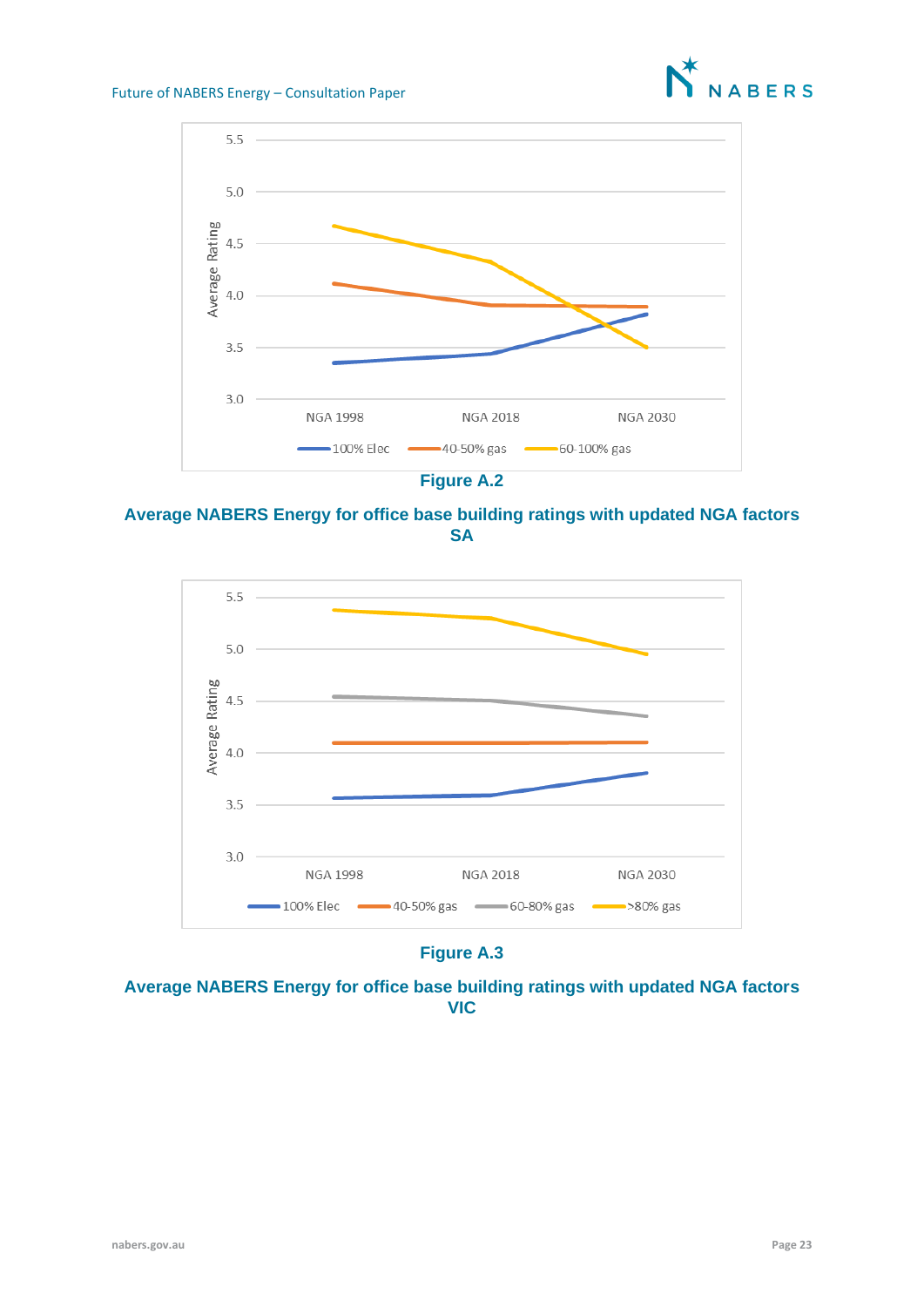





**Average NABERS Energy for office base building ratings with updated NGA factors NT**



**Figure A.5**

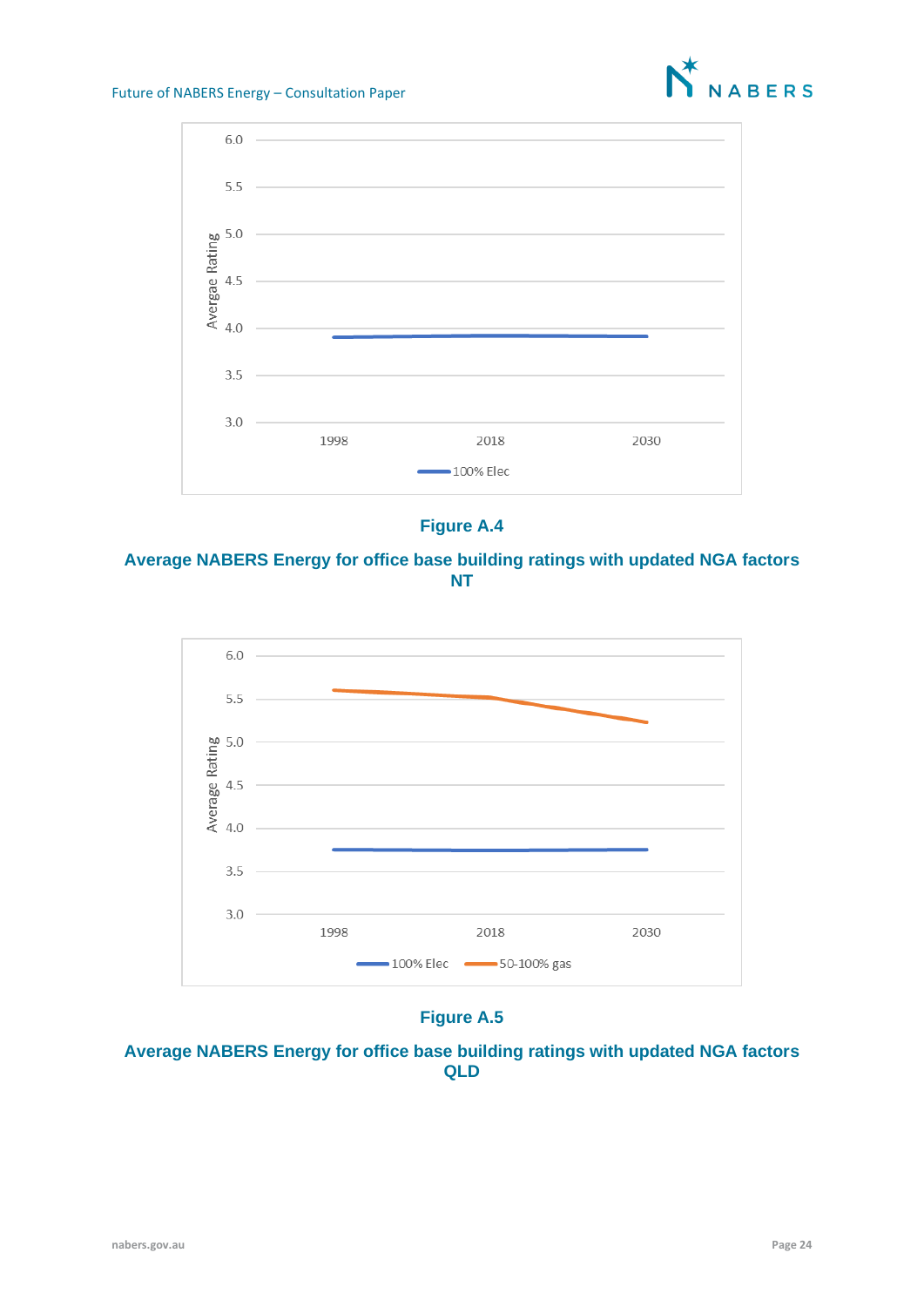



### **Figure A.6**

**Average NABERS Energy for office base building ratings with updated NGA factors WA**